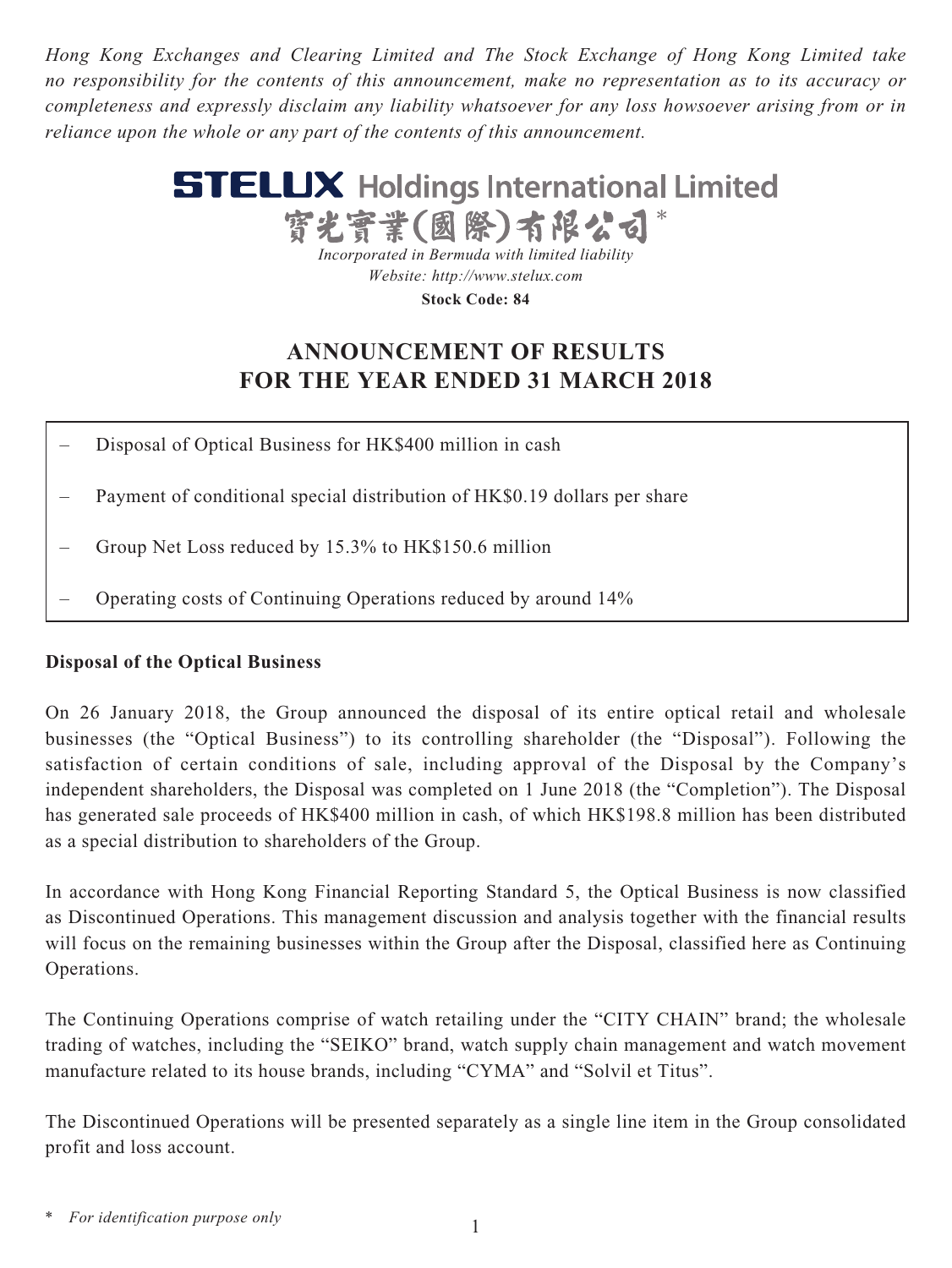## **Summary of Results**

For the year under review, turnover from the Continuing Operations fell by 7.7% to HK\$1,509.1 million (2017: HK\$1,634.9 million). A loss attributable to Group equity holders of HK\$150.6 million (2017: loss of HK\$177.9 million) for the Continuing Operations and the Discontinued Operations was reported, representing a y-o-y reduction of around 15.3%. This loss included a loss of HK\$4.5 million (2017: loss of HK\$45.2 million) for the Discontinued Operations.

After excluding the following non-cash items:–

- (i) an impairment of intangible assets of HK\$30.3 million (2017: HK\$3.7 million) given softened demand in the watch industry and a gain on re-measurement of deferred consideration payable of HK\$10 million (2017: nil) related to the Group's Swiss movement assembly facilities;
- (ii) a provision for stocks of HK\$23.2 million (2017: HK\$23.4 million);
- (iii) an impairment for property plant and equipment of HK\$10.9 million (2017: HK\$9.5 million) mainly for certain non-performing shops;
- (iv) an income from utilisation of provision of onerous contracts of HK\$25.0 million (2017: a provision charge HK\$23.9 million); and
- (v) nil gain on redemption of convertible bonds (2017: net gain of HK\$25.4 million),

the Group reported a loss attributable to its shareholders of HK\$121.2 million (which included the impact from the increase in income tax expense of HK\$18.6 million mainly due to non-cash movement in deferred tax assets and liabilities), for the Continuing Operations and the Discontinued Operations (2017: loss of HK\$142.8 million).

Gross profit margin of the Continuing Operations was 50.9% compared to 53.5% in the previous financial year.

Operating costs for the Continuing Operations (other than impairment of intangible assets related to our Swiss movement production facility and the accounting impact of the convertible bonds) decreased by around 14% due mainly to a reduction in shop operating expenses and other office overheads.

Inventory of the Continuing Operations remained comparably stable at HK\$670.9 million (2017: HK\$693.3 million), with inventory turnover days of 331 days (2017: 333 days).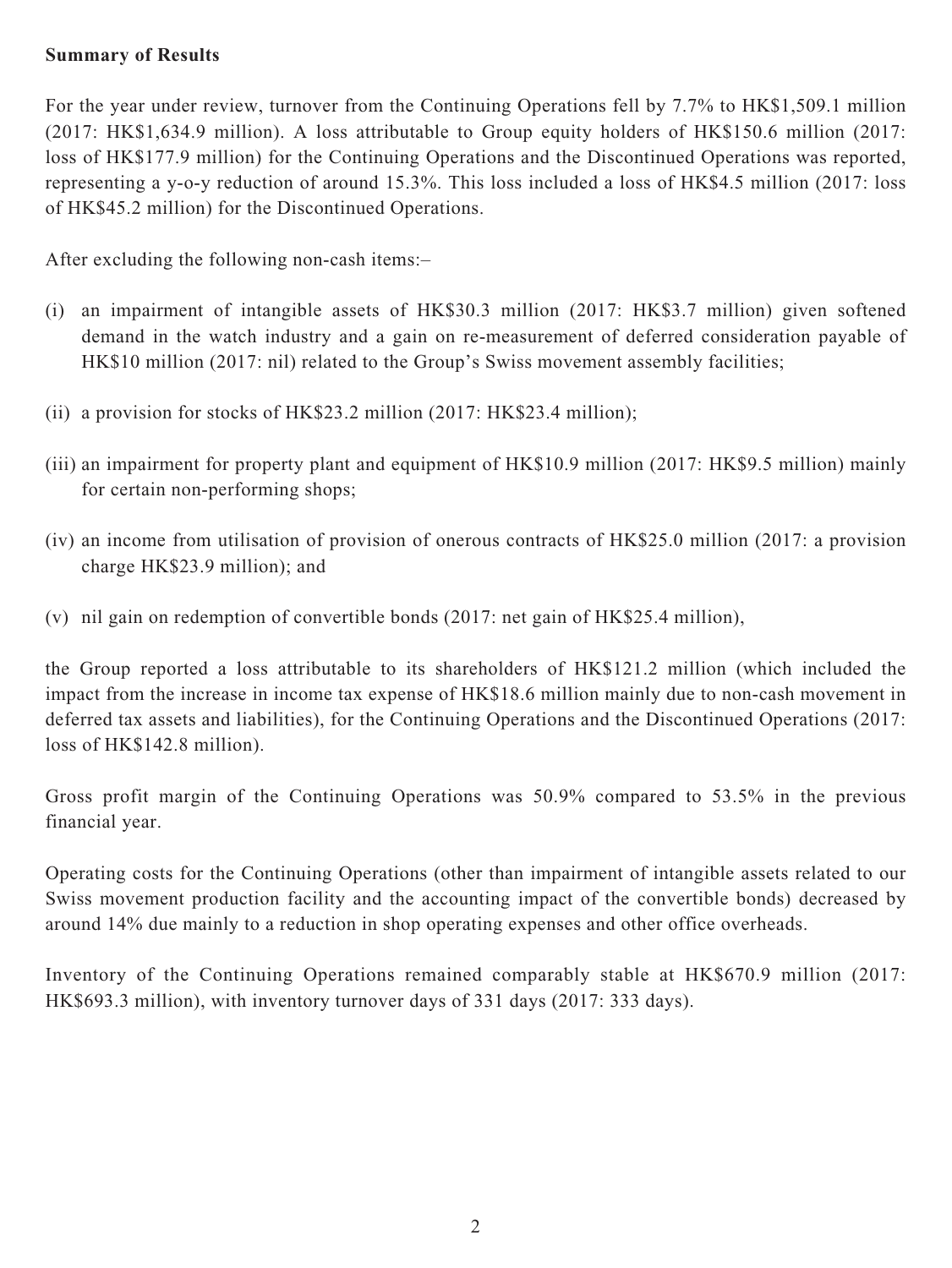# **FINAL DIVIDEND**

The Board does not recommend the payment of a final dividend for the year ended 31 March 2018 (2017: nil per ordinary share).

# *CITY CHAIN GROUP*

- City Chain Group turnover down 7.4%
- City Chain Group Loss before interest and tax (LBIT) of HK\$48.7 million

The City Chain Group operates around 240 stores in Hong Kong, Macau, Mainland China (the "Greater China"), Singapore, Thailand and Malaysia together with on-line stores at https://citychain-hk.tmall.hk/, https://titus.world.tmall.com/, http://mall.jd.com/index-54221.html, https://www.solvil-et-titus.hk/, https://www.solvil-et-titus.sg/ and https://www.solvil-et-titus.co.th.

With returning positive sentiment, performance at the City Chain Group gradually improved during the review period. A smaller 7.4% fall in turnover (1H 17/18: 11.1%) to HK\$1,227.8 million was reported (2017: HK\$1,325.3 million) despite number of shops declining by around 15.4%. LBIT narrowed by 58.9% to HK\$48.7 million (2017: LBIT of HK\$118.6 million) as closure of non-performing shops and containment of rental and other operating expenses also contributed.

The City Chain Group reported moderate recovery as same store sales growth resumed in Greater China and Thailand, with sustainable momentum further seen in the second half of the financial year. Therefore, LBIT in 2H 17/18 was further reduced to HK\$11.0 million (1H 17/18: HK\$37.7 million). After a series of store revamps, a refreshed store image projecting an open lifestyle vibe contributed to increased customer traffic. Up to May 2018, around one-third of stores have been revamped or fitted out with our new lifestyle concept. Further store revamp will continue in FY 18/19. Moreover, enhancements to brand and product mix also converted into higher sell-through.

### **Greater China**

Turnover performance for Greater China reported improvement, falling 8.3% to HK\$884.1 million (2017: HK\$964.5 million) given a reduction in number of shops by 13.5%. LBIT was significantly reduced by 50.5% to HK\$53.0 million (2017: HK\$107.1 million) due to an uplift in shop productivity and cost efficiencies.

Our operations in Hong Kong and Macau recorded a y-o-y uptrend in same store sales growth, reporting a stronger performance by leveraging operating efficiencies, rental reductions and an income from utilisation of onerous lease provision. With retail confidence gradually returning, same store sales in Hong Kong and Macau recorded satisfactory growth of around 8% in 2H 17/18, and the momentum has picked up further with same store sales nearing 16% in April and May 2018. A refreshed "CITY CHAIN" image, marketing campaigns focused on social media for "Solvil et Titus" and "CITY CHAIN", an enriched brand portfolio together with increased local and tourist spending resulted in higher sales per shop.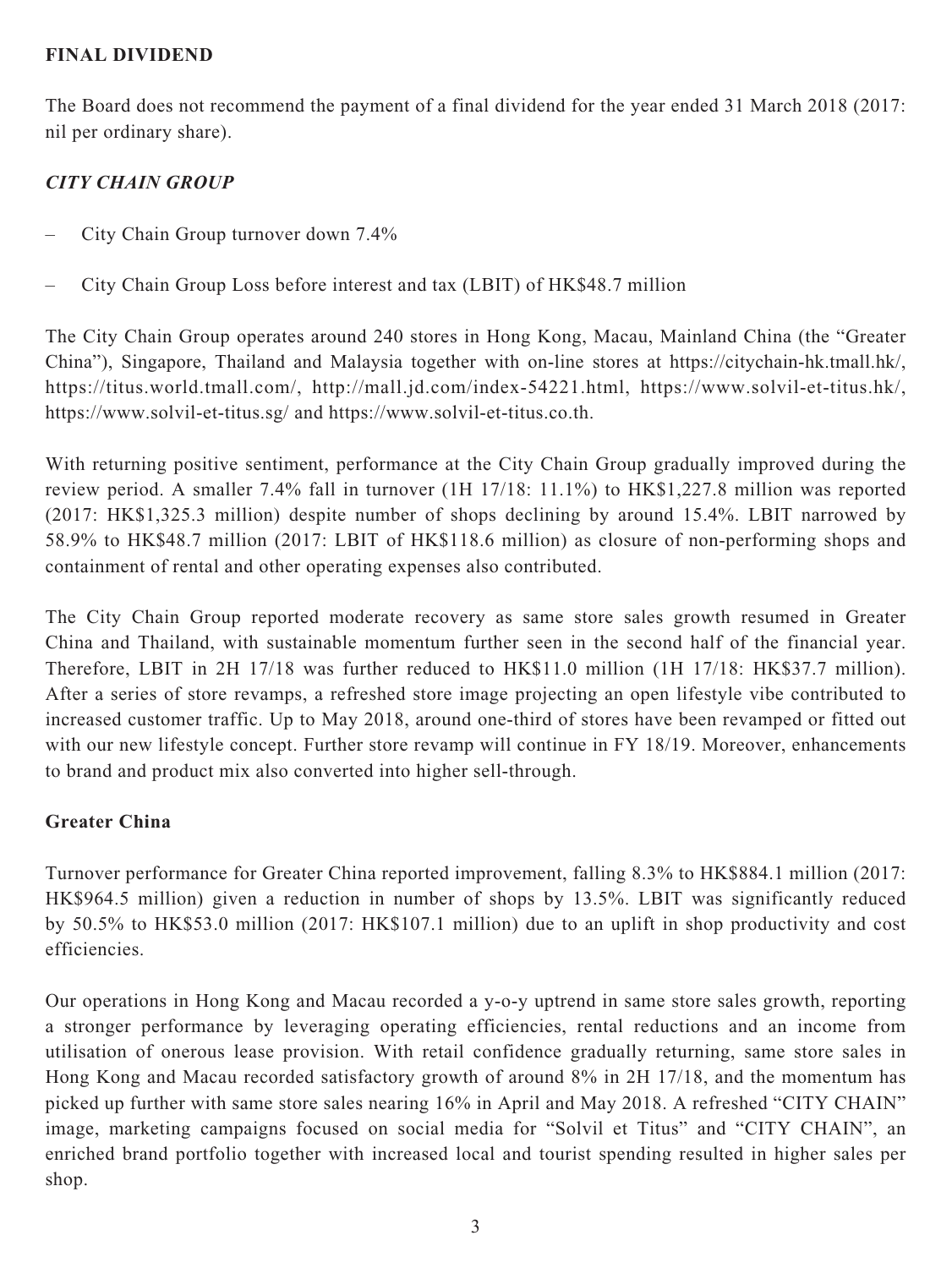During the reporting period, the closure of non-performing shops, the positive impact from the expiry of leases with high rentals, rental reductions upon lease renewals and other stringent cost control measures contributed to about a 21.4% fall in operating costs. Further positive financial impact from rental savings in Hong Kong and Macau will also be realised in FY18/19.

LBIT in Mainland China narrowed by around 17.9% due to encouraging growth in shop sell-through in Southern China and the closure of non-productive shops. Single-digit growth in same store sales continued into April and May 2018.

The turnover of our watch e-commerce business at https://citychain-hk.tmall.hk/, https://titus.world.tmall.com/, and http://mall.jd.com/index-54221.html, increased by about 43% compared to last year. New online shopping platforms for "Solvil et Titus" in Hong Kong, Singapore and Thailand have commenced operations with further rollout for Malaysia expected in the next few months.

# **Southeast Asia**

Performance at our Southeast Asia operations improved with a rebound in sales revenue per shop. Despite reporting a 17.6% reduction in number of operating shops, turnover fell 4.7% to HK\$343.7 million (2017: HK\$360.8 million). Together with stringent cost containment, an EBIT of HK\$4.2 million (2017: LBIT of HK\$11.5 million) was reported for the full year under review.

EBIT at our Malaysian operations improved by 32% while our Singapore operations also achieved a strong turnaround posting an EBIT of around HK\$1.41 million after several successive years of losses (2017: LBIT HK\$9.35 million). Turnover at our Thai operations was sustained and near break-even results were posted by this subsidiary in 2H 17/18. This positive momentum in Thailand has continued with same store sales growth of around 30% recorded in April and May 2018.

# *SUPPLY CHAIN MANAGEMENT AND WHOLESALE TRADING*

This business division is made up of the Group's watch supply chain and wholesale trading units.

Turnover fell by 9.1% to HK\$281.3 million (2017: HK\$309.6 million) and a LBIT of HK\$4.6 million was recorded (2017: EBIT of HK\$21.5 million). The loss was mainly due to a non-cash impairment for intangible assets of our Swiss movement facility of HK\$30.3 million (2017: HK\$3.7 million), gain on remeasurement of deferred consideration payable of HK\$10 million (2017: nil) and a stock provision of HK\$17.9 million which was mainly related to watch movements (2017: HK\$9.4 million).

During the year, various marketing campaigns were implemented by our wholesale trading business to drive performance. These campaigns were positively received and focussed on promoting "GRAND SEIKO" as an independent luxury brand and also a SEIKO watch sports collection.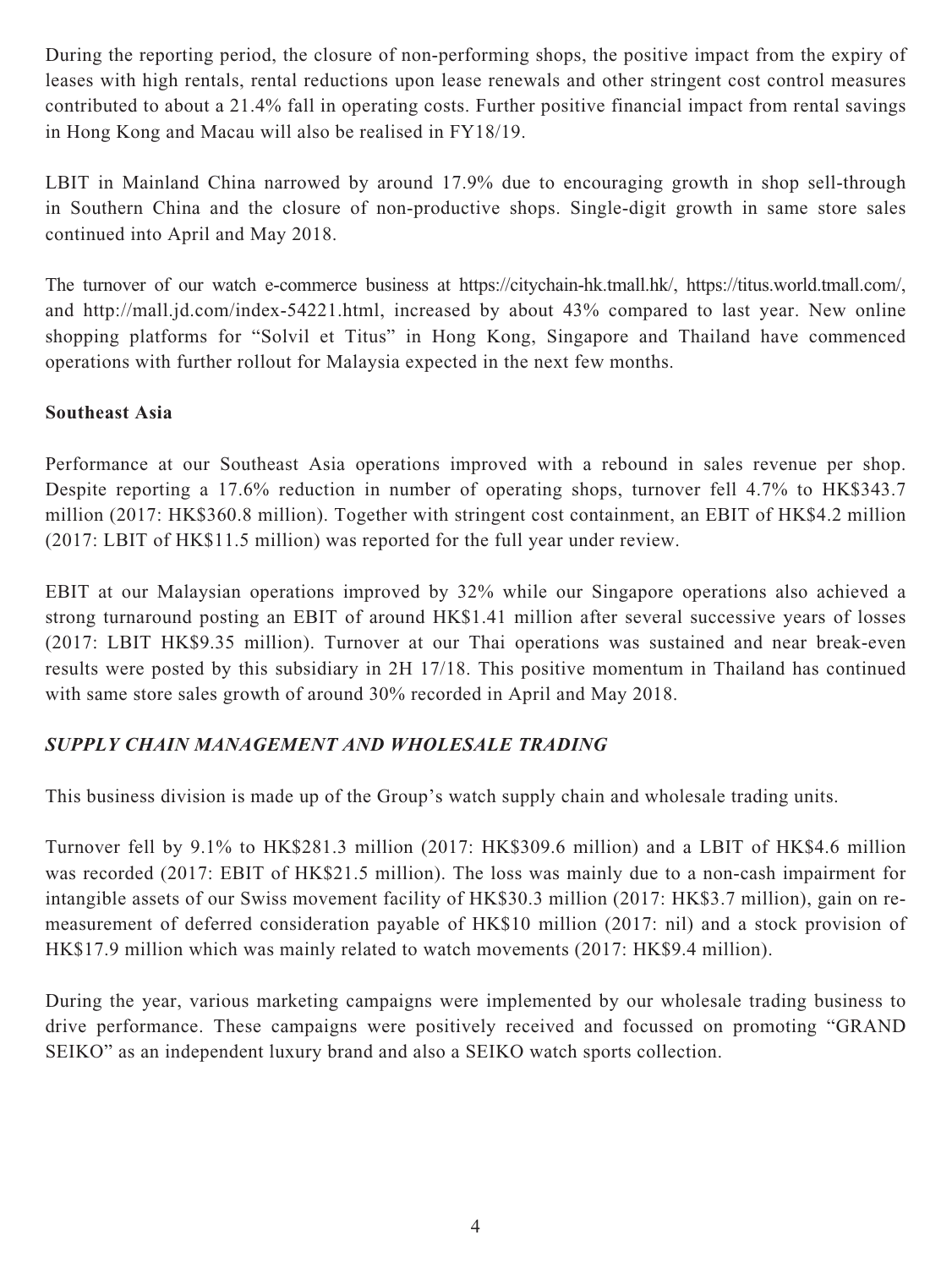# **Discontinued Operations – Optical Retail and Wholesale**

The turnover for the Discontinued Operations increased by 4.6% to HK\$1,271.0 million (2017: HK\$1,215.5 million) and the loss was reduced to HK\$4.5 million (2017: loss of HK\$45.2 million).

# **GROUP OUTLOOK**

Over the last decade or so, like many retailers in Hong Kong, the Group's customer base was composed of mainly Mainland Chinese tourists. However, the consumer landscape has changed significantly over the last few years, and since then, we have worked to adapt to a new generation of consumers delighting in lifestyle and travel. We have adopted measures to refresh the "CITY CHAIN" image and our house brand portfolio to attract a younger clientele.

The measures adopted have so far yielded positive results, not only drawing higher store footfall but also younger customers. Average revenue per shop has improved, despite a lower average selling price (compared to 2014), and same store sales growth has also seen healthy increase. In the last three months, we have seen the uptrend in turnover gaining momentum, and as we expect this to continue, we will, where appropriate commence to grow store numbers in the coming year.

This change process has been slow but necessary to bring us back to a position of growth. Therefore, the various operational and financial strategies and initiatives already in place since FY 16/17 and FY 17/18 will continue and are expected to further improve the Group's competitiveness and to drive performance in the next year.

# **FINANCE**

The Group's capital management, currency and interest rate movement are constantly monitored and reviewed by the management of the Group to address and manage relevant financial risks relating to the Group's operations. The Group maintains prudent treasury management policies to address liquidity to finance both short-term and long-term working capital needs for business operations. Funds are generated from business operating activities and banking facilities in the form of term loans and shortterm trading facilities. Forecast and actual cash flow analyses are continuously monitored. Maturity of assets and liabilities and requirement of financial resources for business operations are prudently managed. The Group did not enter into any derivative financial instruments for speculative purposes.

The gearing ratio of the Continuing Operations was 67.4% (61.3% of the Group as at 31 March 2017) with shareholders' funds standing at HK\$1,020.6 million (31 March 2017: HK\$919.1 million) and net debts of the Continuing Operations at HK\$688.1 million (HK\$563.6 million of the Group as at 31 March 2017). The net debts are based on the bank borrowings of the Continuing Operations of HK\$934.4 million (HK\$1,097.4 million of the Group as at 31 March 2017) less the cash and cash equivalents of the Continuing Operations of HK\$246.3 million (HK\$533.8 million of the Group as at 31 March 2017). The cash position of the Discontinued Operations as at 31 March 2018 was HK\$ 143.1 million. At Completion, cash held by the Discontinued Operations in excess of HK\$56.0 million was transferred to the Continuing Operations as part of the purchase consideration adjustments on a debt free basis.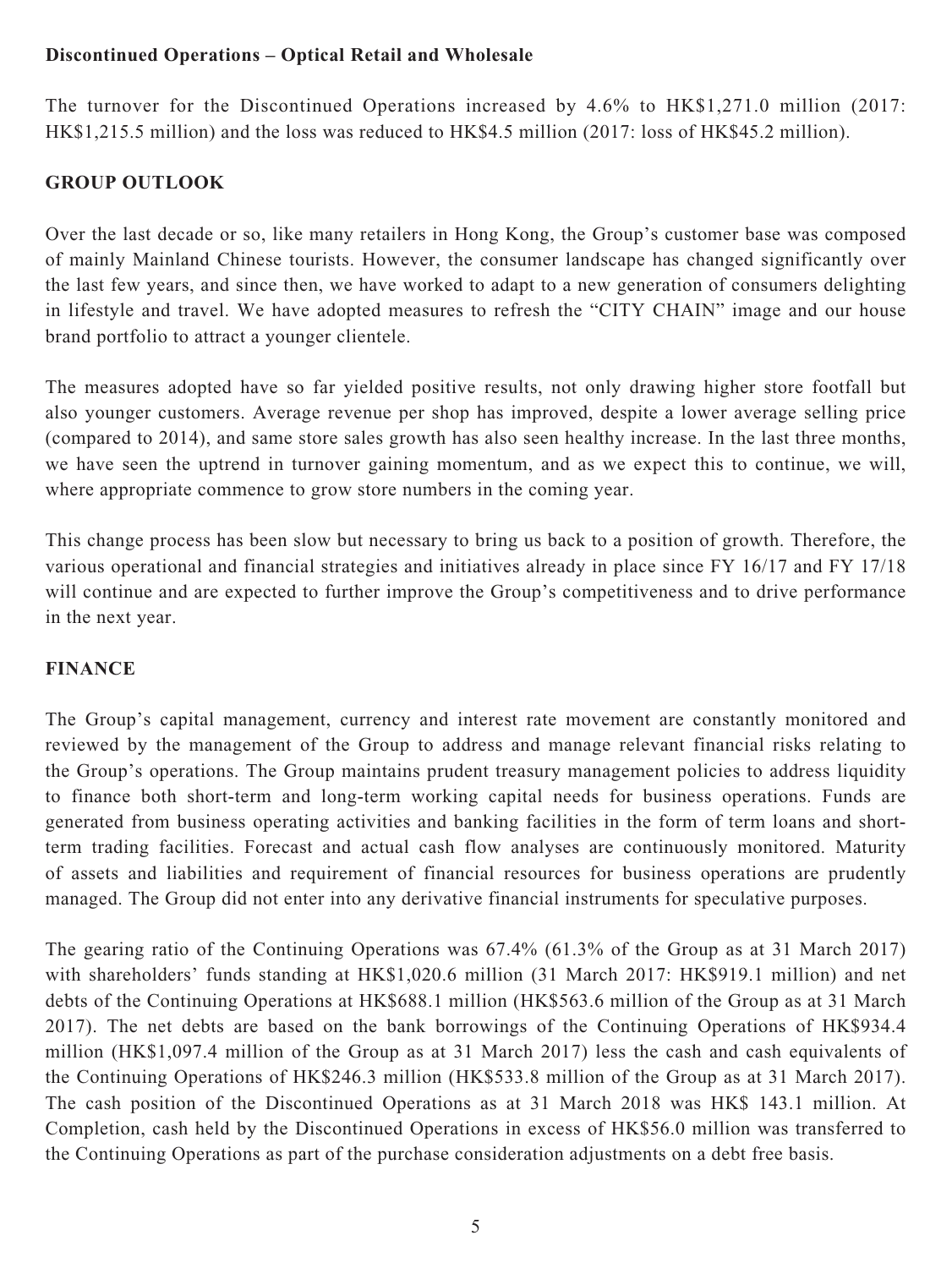Following the Completion of the Disposal of the Discontinued Operations, the Group received proceeds of HK\$400 million, of which a special distribution of HK\$198.8 million was paid to its shareholders and the remaining balance will be deployed to settle bank borrowings to strengthen the balance sheet of the Group.

The Group's major borrowings are in Hong Kong dollars and mostly based on a floating rate at HIBOR or bank prime lending rates. As major revenues of the Group are in Hong Kong dollars and Macanese Pataca, the natural hedge mechanism was applied.

As at 31 March 2018, the Group's total equity funds amounted to HK\$1,028.8 million. The Group's cash inflow from operations amounted to HK\$45.1 million and coupled with its existing cash and unutilized banking facilities will fund its future needs.

As at 31 March 2018, the current assets and current liabilities were approximately HK\$1,883.7 million (HK\$1,885.3 million as at 31 March 2017) and HK\$1,600.6 million (31 March 2017: HK\$1,699.9 million), respectively. The current ratio was approximately 1.18 (1.11 as at 31 March 2017).

The Group does not use any financial instruments for hedging purposes.

The Group does not engage in speculative derivative trading.

As at 31 March 2018, the Group does not have any significant contingent liabilities except as disclosed in Note 14 to the Consolidated Financial Statements.

Other than the Disposal, the Group does not have plans for material investments or change of capital assets.

Other than the Disposal, there was no change in the capital structure of the Group and no change in the composition of the Group during the period under review.

At at 31 March 2018, certain property, plant and equipment and an investment property of the Continuing Operations amounting to HK\$452.7 million (HK\$272.8 million of the Group's property, plant and equipment at 31 March 2017) were pledged to secure banking facilities granted to the Group.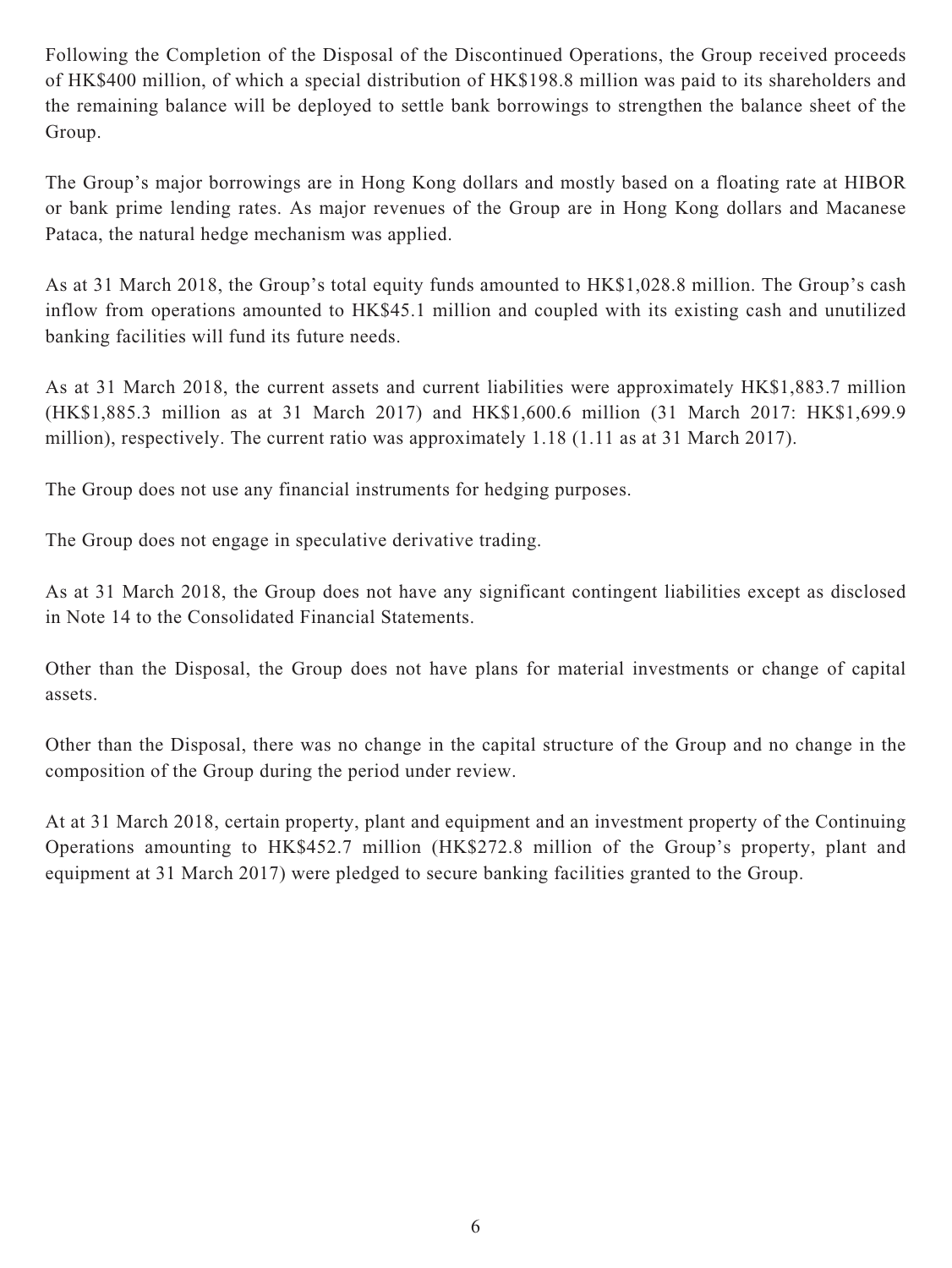# **NUMBER AND REMUNERATION OF EMPLOYEES, REMUNERATION POLICIES, BONUS AND TRAINING SCHEMES**

The Group's remuneration policies are reviewed on a regular basis and remuneration packages are in line with market practices in the relevant countries where the Group operates. As at 31 March 2018, the Group had 2,863 (2017: 3,102) employees. Excluding the Discontinued Operations, the Group had 1,656 employees as of 31 March 2018 (2017: 1,835). The Group offers KPI related bonuses to eligible employees based on the performance of the Group and the individual employee. The Group also provides related training programmes to improve the quality, competence and skills of its employees.

### **CLOSURE OF REGISTER OF MEMBERS**

To determine entitlement to attend and vote at the forthcoming Annual General Meeting on 24 August 2018 (Friday) (or any adjournment thereof), the Register of Members of the Company will be closed from 20 August 2018 (Monday) to 24 August 2018 (Friday) both days inclusive, during which period no transfer of shares will be effected.

All transfers accompanied by the relevant share certificates must be lodged with the Company's Hong Kong Share registrar, Computershare Hong Kong Investor Services Limited, Rooms 1712-1716, 17th Floor, Hopewell Centre, 183 Queen's Road East, Hong Kong for registration no later than 4:30 p.m. on 17 August 2018 (Friday).

# **PURCHASE, SALE OR REDEMPTION OF LISTED SECURITIES**

The Company has not redeemed any of its shares during the period. Neither the Company nor any of its subsidiaries has purchased or sold any of the Company's shares during the year.

# **REVIEW OF PRELIMINARY ANNOUNCEMENT**

The figures in respect of the Group's consolidated balance sheet, consolidated income statement, the consolidated statement of comprehensive income and the related notes thereto for the year ended 31 March 2018 as set out in the preliminary announcement have been agreed by the Group's auditor, PricewaterhouseCoopers, to the amounts set out in the Group's audited consolidated financial statements for the year. The work performed by PricewaterhouseCoopers in this respect did not constitute an assurance engagement in accordance with Hong Kong Standards on Auditing, Hong Kong Standards on Review Engagements or Hong Kong Standards on Assurance Engagements issued by the Hong Kong Institute of Certified Public Accountants and consequently no assurance has been expressed by PricewaterhouseCoopers on the preliminary announcement.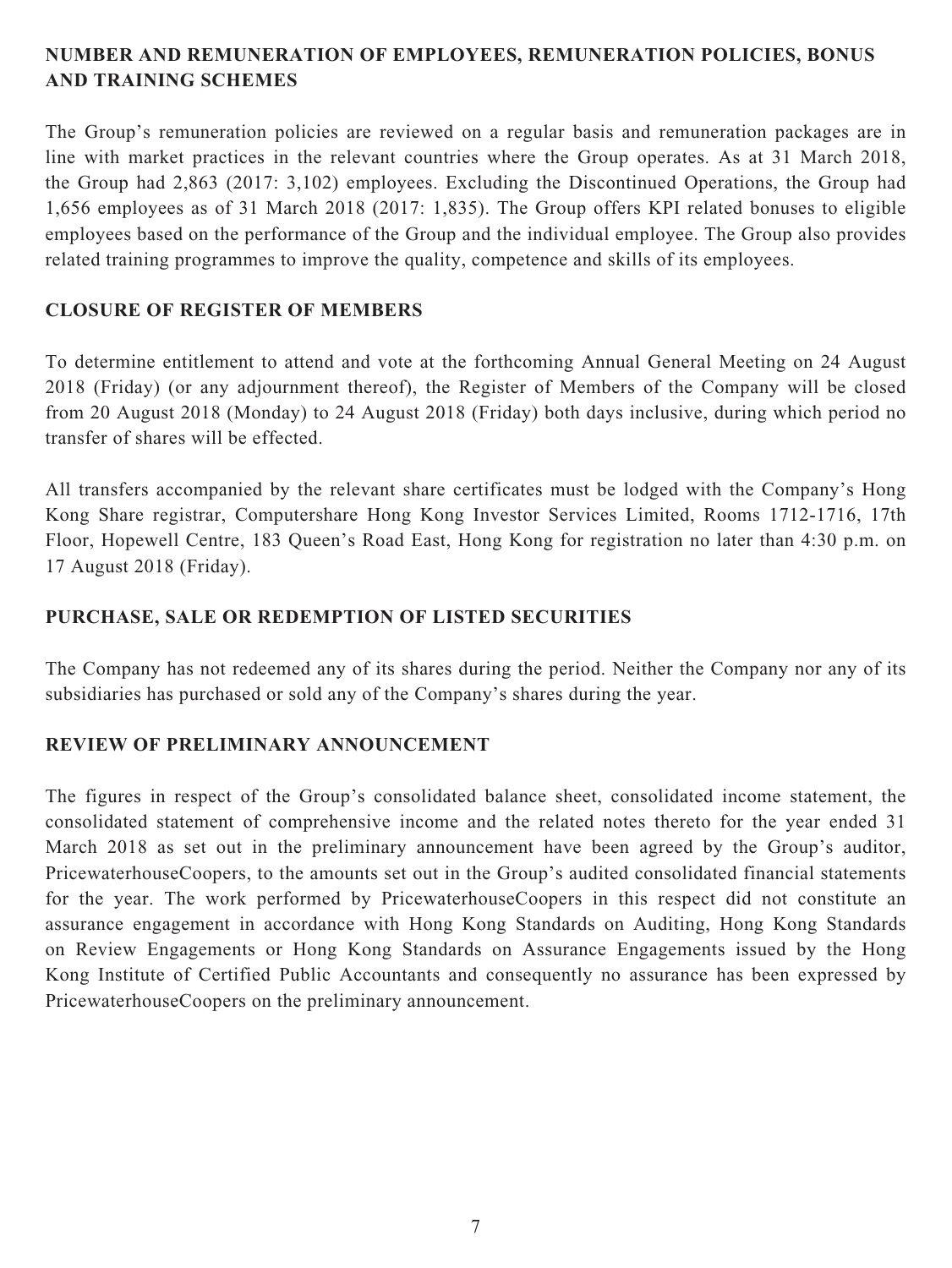The Board of directors (the "**Board**") of Stelux Holdings International Limited (the "**Company**") announce the audited results of the Company and its subsidiaries (collectively the "**Group**") for the year ended 31 March 2018 as follows:

# **CONSOLIDATED INCOME STATEMENT FOR THE YEAR ENDED 31 MARCH 2018**

|                                                | <b>Note</b>                 | 2018<br><b>HK\$'000</b> | 2017<br>HK\$'000<br>(Restated) |
|------------------------------------------------|-----------------------------|-------------------------|--------------------------------|
| <b>Continuing Operations</b>                   |                             |                         |                                |
| Revenue                                        | $\mathcal{Z}_{\mathcal{Z}}$ | 1,509,122               | 1,634,863                      |
| Cost of sales                                  | 5                           | (740, 468)              | (759, 648)                     |
| Gross profit                                   |                             | 768,654                 | 875,215                        |
| Other gains, net                               | $\mathfrak{Z}$              | 21,247                  | 61,298                         |
| Other income                                   | 4                           | 15,119                  | 15,042                         |
| Selling expenses                               | 5                           | (608, 236)              | (727,001)                      |
| General and administrative expenses            | 5                           | (229, 116)              | (242, 976)                     |
| Other operating expenses                       | 5                           | (67, 753)               | (61, 016)                      |
| Operating loss                                 |                             | (100, 085)              | (79, 438)                      |
| Finance costs                                  |                             | (23,309)                | (56, 671)                      |
| Loss before income tax                         |                             | (123, 394)              | (136, 109)                     |
| Income tax (expense)/credit                    | 6                           | (22, 454)               | 3,642                          |
| Loss for the year from Continuing Operations   |                             | (145, 848)              | (132, 467)                     |
| <b>Discontinued Operations</b>                 |                             |                         |                                |
| Loss for the year from Discontinued Operations |                             | (4, 464)                | (45, 246)                      |
| Loss for the year                              |                             | (150, 312)              | (177, 713)                     |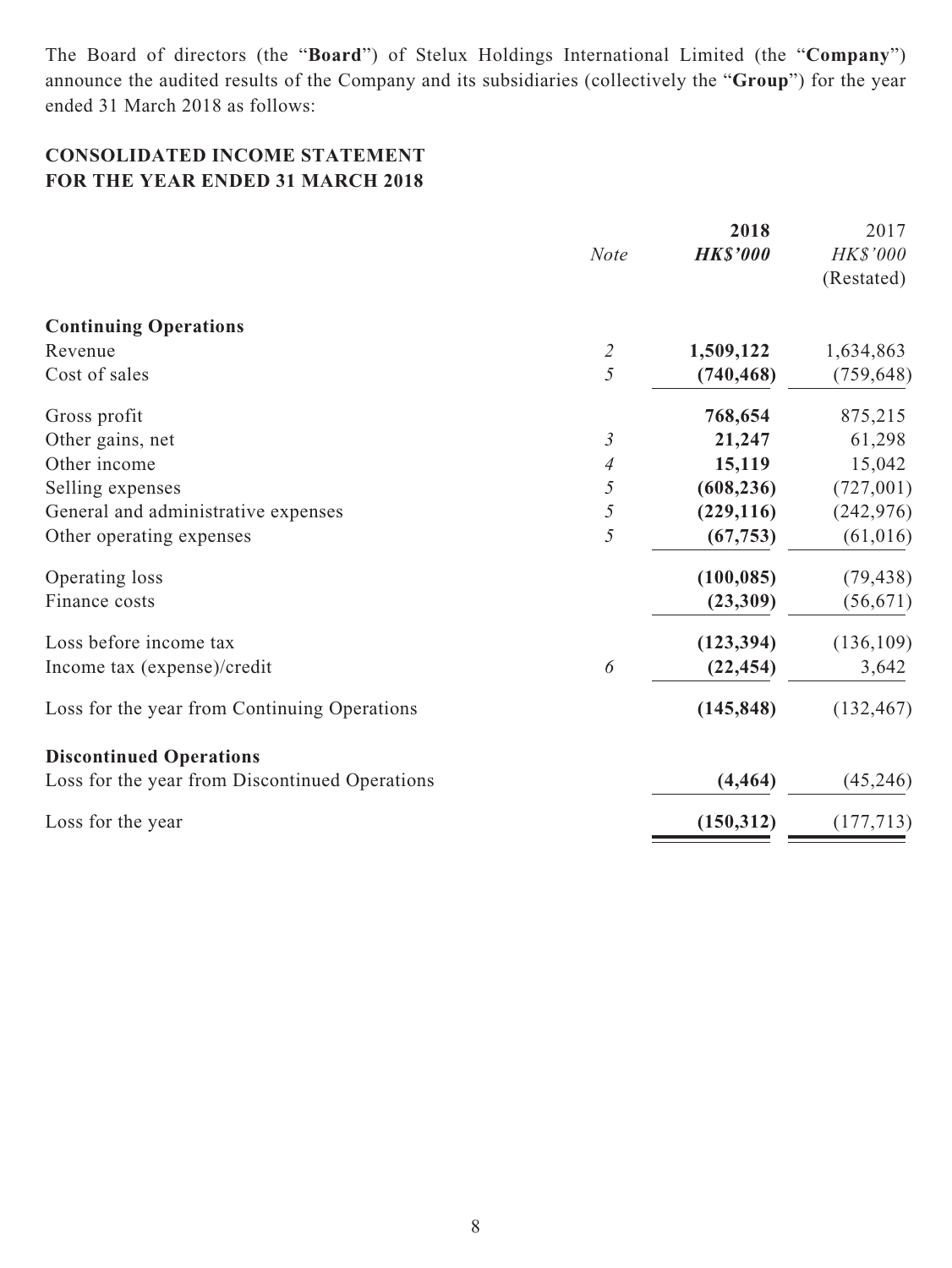# **CONSOLIDATED INCOME STATEMENT (CONTINUED)**

|                                                                                                                            | <b>Note</b> | 2018<br><b>HK\$'000</b>              | 2017<br>HK\$'000<br>(Restated)        |
|----------------------------------------------------------------------------------------------------------------------------|-------------|--------------------------------------|---------------------------------------|
| Attributable to:<br>Equity holders of the Company<br>Non-controlling interests                                             |             | (150, 577)<br>265                    | (177, 921)<br>208                     |
|                                                                                                                            |             | (150, 312)                           | (177, 713)                            |
| Loss attributable to the equity holders of the Company arise from:<br>- Continuing Operations<br>- Discontinued Operations |             | (146, 113)<br>(4, 464)<br>(150, 577) | (132, 675)<br>(45, 246)<br>(177, 921) |
| Loss per share for loss from Continuing Operations attributable<br>to the equity holders of the Company                    | $\delta$    | <b>HK</b> cents                      | HK cents                              |
| - Basic and diluted                                                                                                        |             | (13.96)                              | (12.68)                               |
| Loss per share for loss attributable to the equity holders<br>of the Company                                               | $\delta$    |                                      |                                       |
| - Basic and diluted                                                                                                        |             | (14.39)                              | (17.00)                               |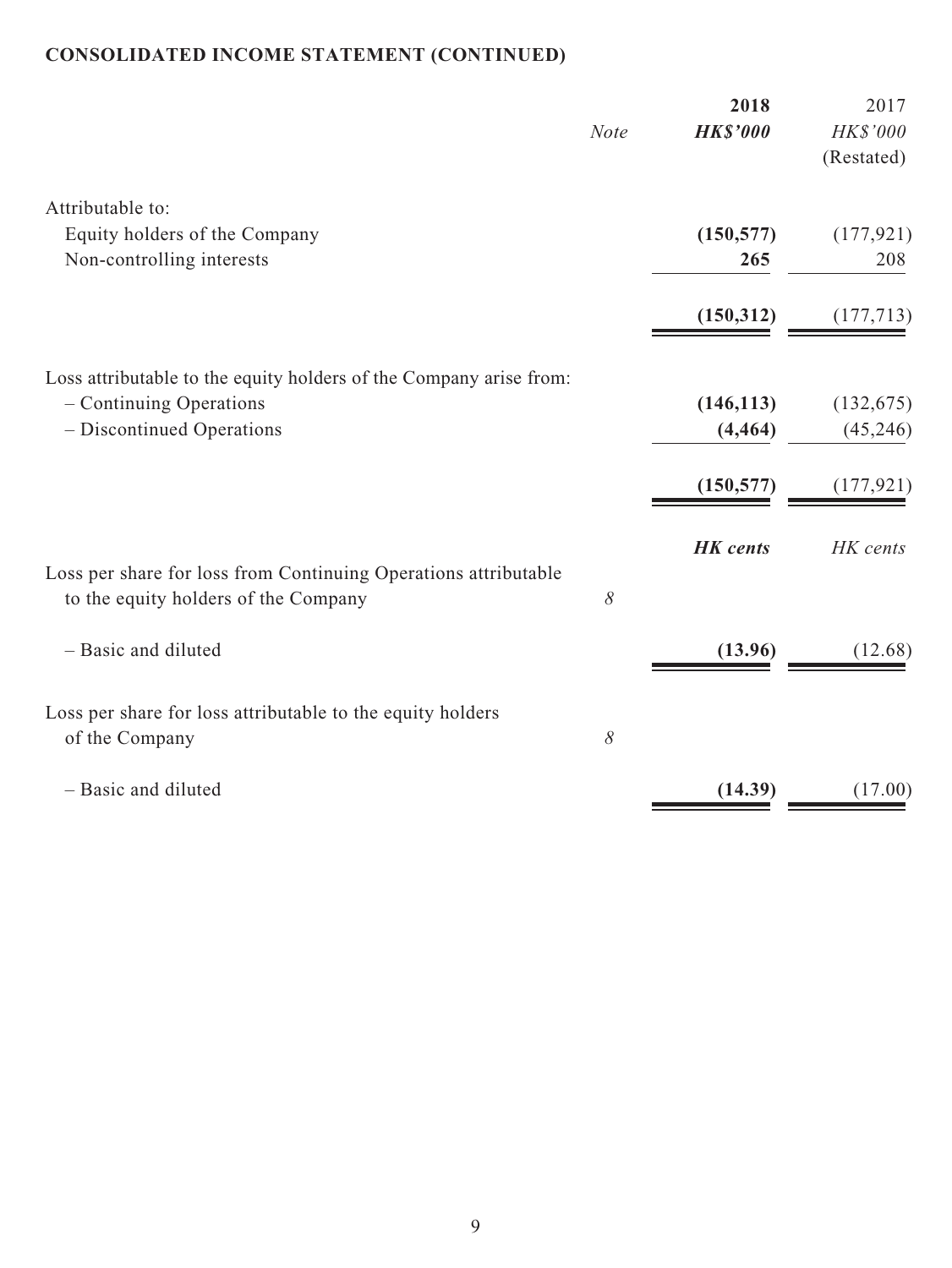# **CONSOLIDATED STATEMENT OF COMPREHENSIVE INCOME FOR THE YEAR ENDED 31 MARCH 2018**

|                                                                | 2018            | 2017                   |
|----------------------------------------------------------------|-----------------|------------------------|
|                                                                | <b>HK\$'000</b> | HK\$'000<br>(Restated) |
| Loss for the year                                              | (150, 312)      | (177, 713)             |
| Other comprehensive income/(loss):                             |                 |                        |
| Items that may be reclassified to profit or loss:              |                 |                        |
| Exchange differences of translation of foreign operations      | 32,889          | (54, 798)              |
| Change in fair value of available-for-sale financial assets    | 1,141           | (896)                  |
| Other comprehensive income/(loss) arising from                 |                 |                        |
| <b>Discontinued Operations</b>                                 | 17,262          | (162)                  |
|                                                                | 51,292          | (55,856)               |
| Items that will not be reclassified to profit or loss:         |                 |                        |
| Gain on revaluation of property, plant and equipment           | 201,644         |                        |
| Other comprehensive income/(loss) for the year, net of tax     | 252,936         | (55, 856)              |
| Total comprehensive income/(loss) for the year                 | 102,624         | (233, 569)             |
| Attributable to:                                               |                 |                        |
| Equity holders of the Company                                  | 101,511         | (233, 634)             |
| Non-controlling interests                                      | 1,113           | 65                     |
| Total comprehensive income/(loss) for the year                 | 102,624         | (233, 569)             |
|                                                                |                 |                        |
| Total comprehensive income/(loss) for the year                 |                 |                        |
| attributable to the equity holders of the Company arises from: |                 |                        |
| <b>Continuing Operations</b>                                   | 88,779          | (188, 213)             |
| <b>Discontinued Operations</b>                                 | 12,732          | (45, 421)              |
|                                                                | 101,511         | (233, 634)             |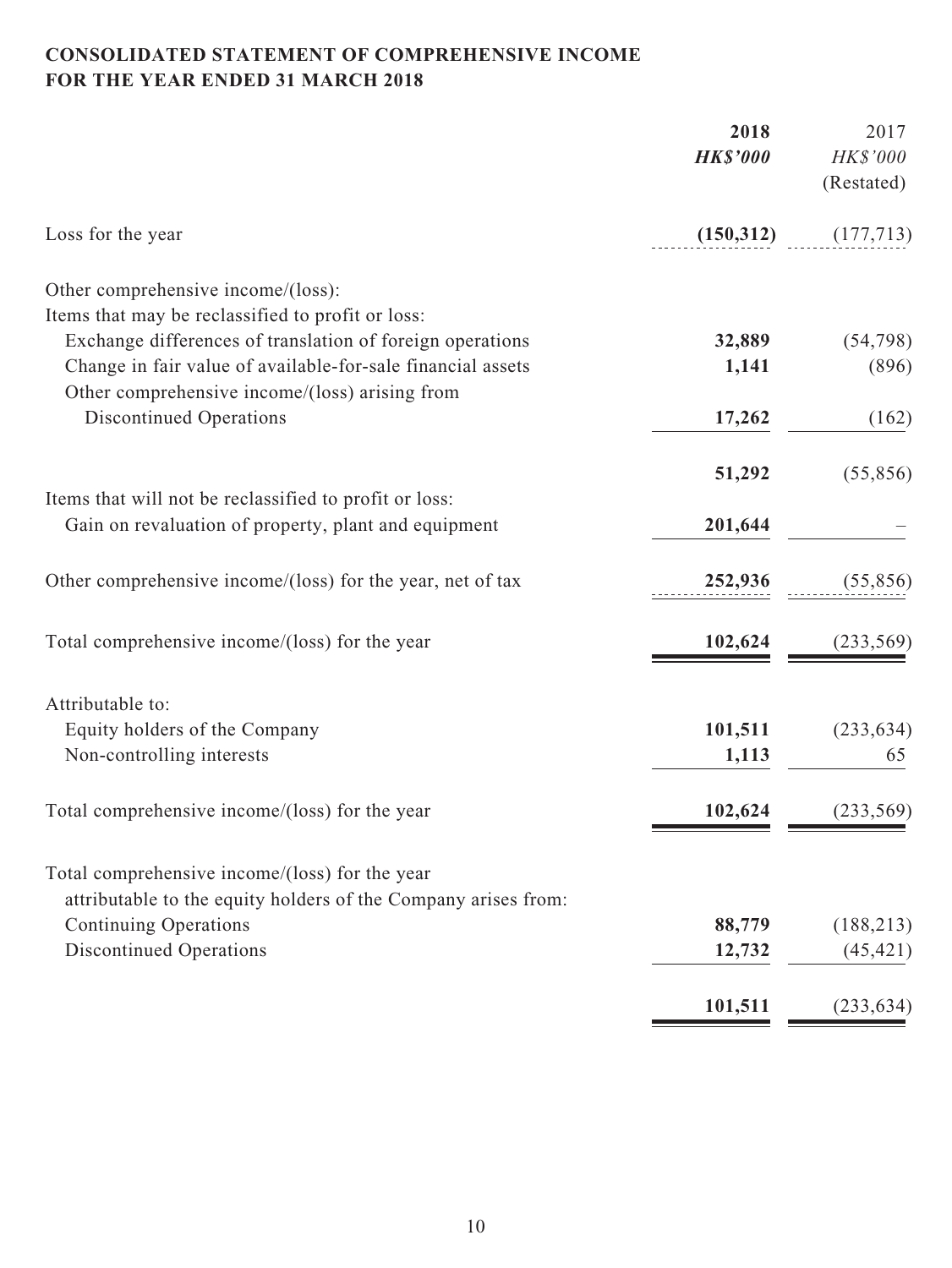# **CONSOLIDATED BALANCE SHEET AS AT 31 MARCH 2018**

|                                                                                            | <b>Note</b> | 2018<br><b>HK\$'000</b> | 2017<br>HK\$'000   |
|--------------------------------------------------------------------------------------------|-------------|-------------------------|--------------------|
| <b>ASSETS</b>                                                                              |             |                         |                    |
| Non-current assets<br>Property, plant and equipment                                        |             | 322,772                 | 403,213            |
| Investment property                                                                        |             | 230,000                 |                    |
| Prepayment of lease premium                                                                |             | 14,266                  | 31,282             |
| Intangible assets                                                                          |             | 69,436                  | 99,699             |
| Deferred tax assets                                                                        |             | 62,471                  | 87,944             |
| Available-for-sale financial assets                                                        |             | 12,374                  | 11,233             |
| Deposits and prepayments                                                                   | 9           | 56,921                  | 129,590            |
| Total non-current assets                                                                   |             | 768,240                 | 762,961            |
| Current assets                                                                             |             |                         |                    |
| <b>Stocks</b>                                                                              |             | 670,863                 | 926,504            |
| Trade and other receivables<br>Cash and cash equivalents                                   | 9           | 351,702<br>246,278      | 424,992<br>533,774 |
|                                                                                            |             |                         |                    |
| Assets classified as held for sale                                                         | 10          | 1,268,843<br>614,856    | 1,885,270          |
|                                                                                            |             |                         |                    |
| Total current assets                                                                       |             | 1,883,699               | 1,885,270          |
| Total assets                                                                               |             | 2,651,939               | 2,648,231          |
| <b>EQUITY</b><br>Capital and reserves attributable to the equity holders<br>of the Company |             |                         |                    |
| Share capital<br>Reserves                                                                  |             | 104,647<br>915,943      | 104,647<br>814,432 |
| Shareholders' funds                                                                        |             | 1,020,590               | 919,079            |
| Non-controlling interests                                                                  |             | 8,193                   | 7,080              |
| Total equity                                                                               |             | 1,028,783               | 926,159            |
| <b>LIABILITIES</b>                                                                         |             |                         |                    |
| Non-current liabilities                                                                    |             |                         |                    |
| Deferred tax liabilities<br><b>Borrowings</b>                                              |             | 7,064<br>15,483         | 7,474<br>14,710    |
| Total non-current liabilities                                                              |             | 22,547                  | 22,184             |
|                                                                                            |             |                         |                    |
| <b>Current liabilities</b><br>Trade and other payables                                     | 11          | 369,653                 | 611,905            |
| Income tax payable                                                                         |             | 15,609                  | 5,338              |
| <b>Borrowings</b>                                                                          |             | 918,926                 | 1,082,645          |
|                                                                                            |             | 1,304,188               | 1,699,888          |
| Liabilities directly associated with assets classified<br>as held for sale                 | 10          | 296,421                 |                    |
| Total current liabilities                                                                  |             |                         |                    |
|                                                                                            |             | 1,600,609               | 1,699,888          |
| <b>Total liabilities</b>                                                                   |             | 1,623,156               | 1,722,072          |
| Total equity and liabilities                                                               |             | 2,651,939               | 2,648,231          |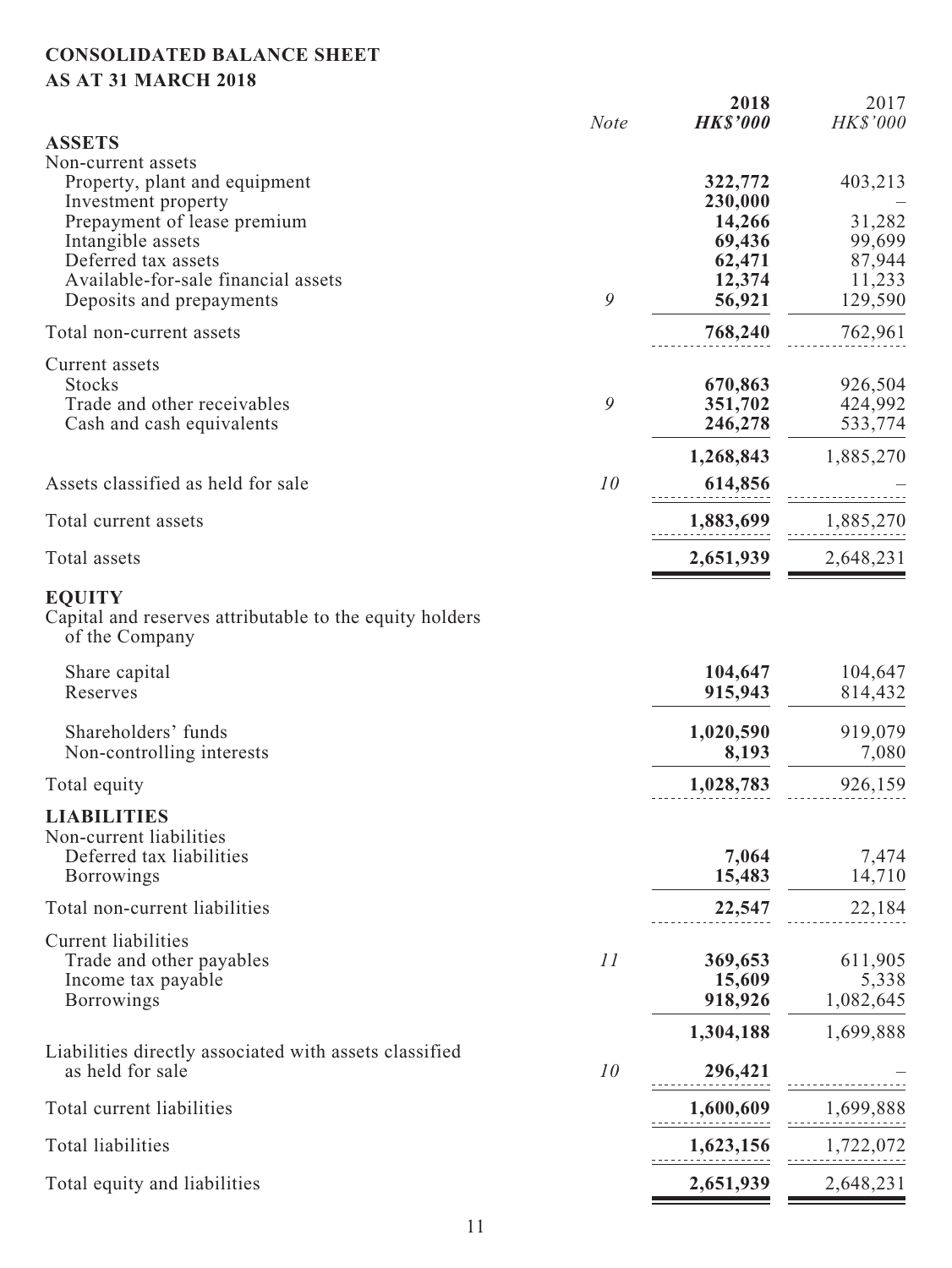### **NOTES TO THE CONSOLIDATED FINANCIAL STATEMENTS**

### **1. BASIS OF PREPARATION**

The consolidated financial statements of the Company and its subsidiaries (together, the "Group") have been prepared in accordance with all applicable Hong Kong Financial Reporting Standards ("HKFRSs") and the disclosure requirements of the Hong Kong Companies Ordinance Cap. 622. The consolidated financial statements have been prepared on a historical cost basis, except for the available-for-sale financial assets and investment property, which are measured at fair value.

The preparation of consolidated financial statements in conformity with HKFRS requires the use of certain critical accounting estimates. It also requires management to exercise its judgement in the process of applying the Group's accounting policies.

#### **(a) New and amended standards adopted by the Group**

The Group has applied the following standards, amendments to standards and annual improvements for the first time for their annual reporting period commencing 1 April 2017:

| HKAS 7 (Amendments)  | Disclosure initiative                                                 |
|----------------------|-----------------------------------------------------------------------|
| HKAS 12 (Amendments) | Recognition of deferred tax assets for unrealised losses              |
| HKFRSs (Amendments)  | Annual improvements to HKFRSs 2014-2016 cycle in relation to HKFRS 12 |
|                      | "Disclosure of interest in other entities"                            |

The adoption of these amendments did not have any impact on the amounts recognised in prior periods.

#### **(b) New standards, amendments to standards and interpretations not yet adopted**

| HKFRS 1 (Amendments)  | First time adoption of HKFRS <sup>1</sup>                                      |
|-----------------------|--------------------------------------------------------------------------------|
| HKFRS 2 (Amendments)  | Classification and measurement of share-based payment transaction <sup>1</sup> |
| HKFRS 4 (Amendments)  | Applying HKFRS 9 "Financial instruments" with HKFRS 4 "Insurance<br>contracts" |
| <b>HKFRS 9</b>        | Financial instruments <sup>1</sup>                                             |
| HKFRS 9 (Amendments)  | Prepayment features with negative compensation <sup>2</sup>                    |
| HKFRS 15              | Revenue from contracts with customers <sup>1</sup>                             |
| HKFRS 15 (Amendments) | Clarification to HKFRS $151$                                                   |
| HKFRS 16              | Leases <sup>2</sup>                                                            |
| <b>HKFRS 17</b>       | Insurance contracts <sup>3</sup>                                               |
| HKFRS 10 and HKAS 28  | Sale or contribution of assets between an investor and its associate or joint  |
| (Amendments)          | venture <sup>4</sup>                                                           |
| HKAS 28 (Amendments)  | Investments in associates and joint ventures <sup>1</sup>                      |
| HKAS 28 (Amendments)  | Long-term interests in associates and joint ventures <sup>2</sup>              |
| HKAS 40 (Amendments)  | Transfers of investment property <sup>1</sup>                                  |
| HK (IFRIC) 22         | Foreign currency transactions and advance consideration <sup>1</sup>           |
| HK (IFRIC) 23         | Uncertainty over income tax treatments <sup>2</sup>                            |
| HKFRSs (Amendments)   | Annual improvements to HKFRSs 2015-2017 cycle <sup>2</sup>                     |

<sup>1</sup> Effective for financial years beginning on or after 1 April 2018

<sup>2</sup> Effective for financial years beginning on or after 1 April 2019

3 Effective for financial years beginning on or after 1 April 2021

4 No mandatory effective date yet determined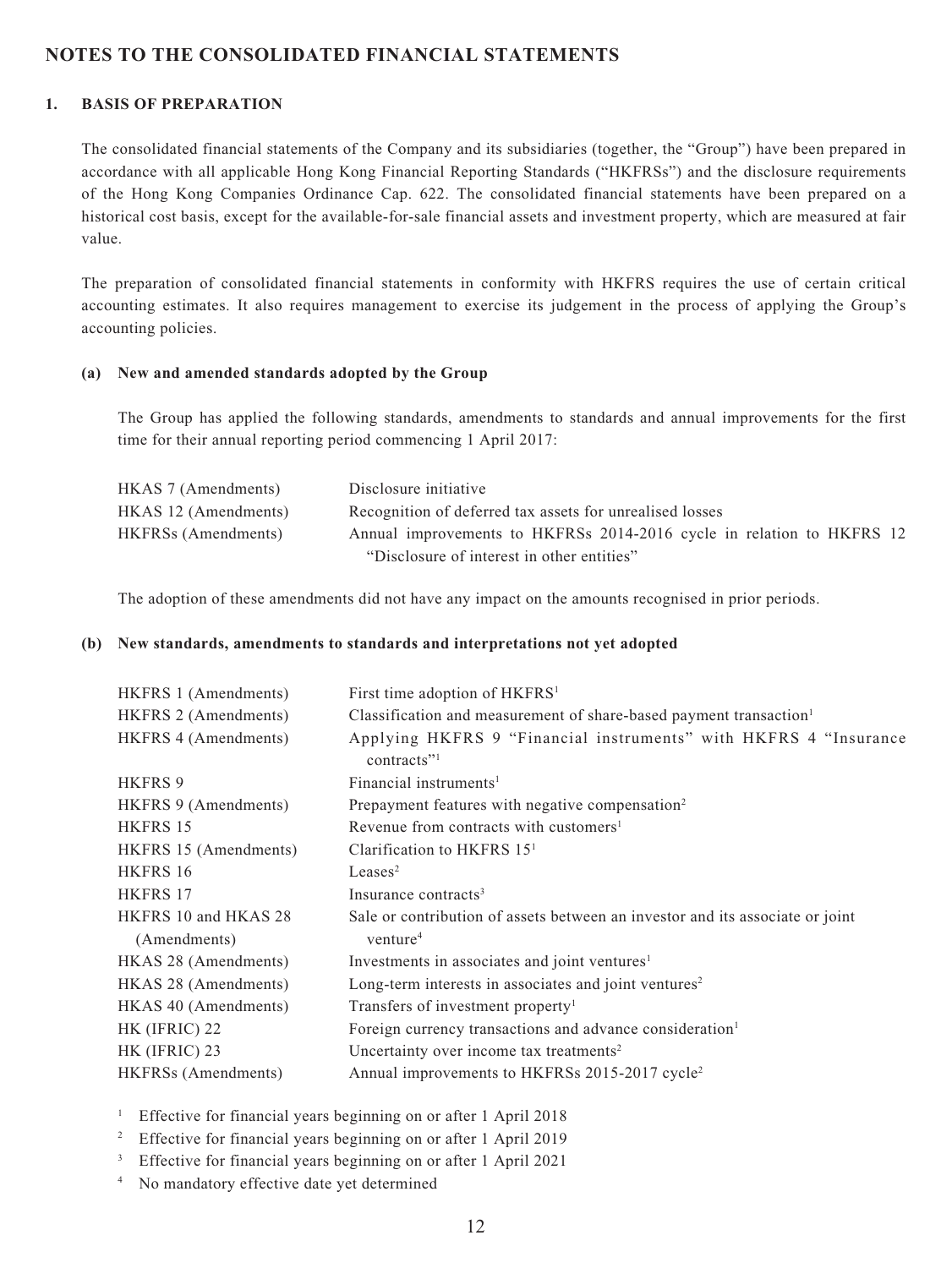#### **1. BASIS OF PREPARATION (CONTINUED)**

#### **(b) New standards, amendments to standards and interpretations not yet adopted (Continued)**

Certain new standards, amendments to standards and interpretations have been published that are not mandatory for 31 March 2018 reporting periods and have not been early adopted by the Group. The Group's assessment of the impact of these new standards and interpretations is set out below.

#### **HKFRS 9 "Financial Instruments"**

#### *Nature of change*

HKFRS 9 addresses the classification, measurement and derecognition of financial assets and financial liabilities, introduces new rules for hedge accounting and a new impairment model for financial assets.

#### *Impact*

The Group has reviewed its financial assets and liabilities and is expecting the following impact from the adoption of the new standard on 1 April 2018.

The financial assets held by the Group include equity instruments currently classified as available-for-sale ("AFS") for which fair value through other comprehensive income ("FVOCI") election is available.

Based on an analysis of the Company's financial instruments as at 31 March 2018, the directors of the Company expect the adoption of HKFRS 9 will allow the Company make an irrevocable selection to present the change in fair value through OCI or profit or loss for the available-for-sale financial asset ("AFS") currently measured at fair value through OCI. Other than this, the directors do not expect to have a significant impact on the classification and measurement of the Company's other financial assets and financial liabilities.

There will be no impact on the Group's accounting for financial liabilities, as the new requirements only affect the accounting for financial liabilities that are designated at fair value through profit or loss and the Group does not have any such liabilities. The derecognition rules have been transferred from HKAS 39 "Financial Instruments: Recognition and Measurement" and have not been changed.

The new impairment model requires the recognition of impairment provisions based on expected credit losses ("ECL") rather than only incurred credit losses as is the case under HKAS 39. It applies to financial assets classified at amortised cost, debt instruments measured at FVOCI, contract assets under HKFRS 15 "Revenue from Contracts with Customers", lease receivables, loan commitments and certain financial guarantee contracts. Based on the assessments undertaken to date, the Group expects it may result in earlier recognition of credit losses but the impact is not expected to be material.

The new standard also introduces expanded disclosure requirements and changes in presentation. These are expected to change the nature and extent of the Group's disclosures about its financial instruments particularly in the year of the adoption of the new standard.

#### *Date of adoption by Group*

Must be applied for financial years commencing on or after 1 April 2018. The Group will apply the new rules retrospectively from 1 April 2018, with the practical expedients permitted under the standard. Comparatives for 2017 will not be restated.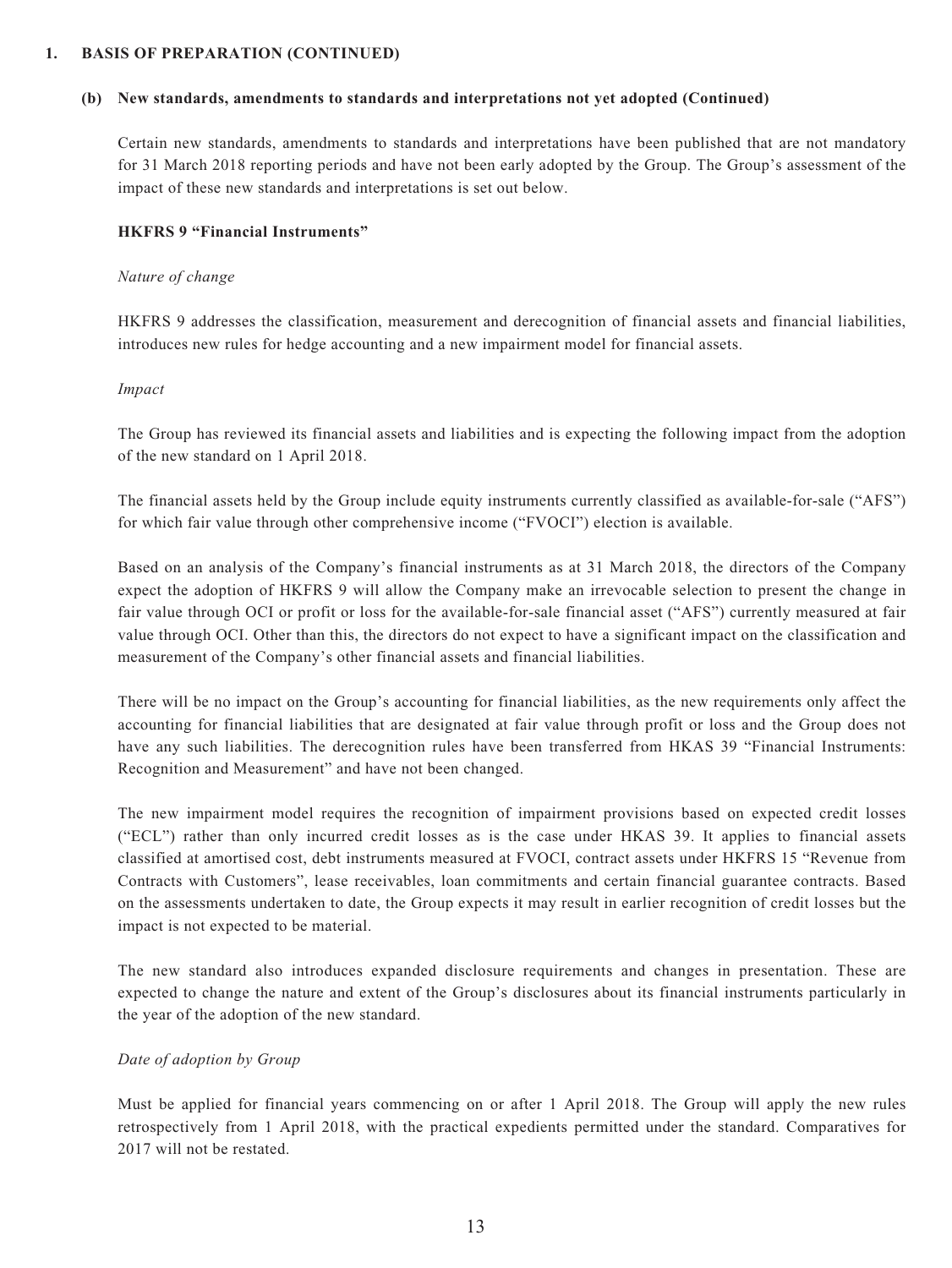#### **1. BASIS OF PREPARATION (CONTINUED)**

#### **(b) New standards, amendments to standards and interpretations not yet adopted (Continued)**

#### **HKFRS 15 "Revenue from Contracts with Customers"**

#### *Nature of change*

The HKICPA has issued a new standard for the recognition of revenue. This will replace HKAS 18 which covers contracts for goods and services and HKAS 11 which covers construction contracts and the related literature.

The new standard is based on the principle that revenue is recognised when control of a good or service transfers to a customer.

The standard permits either a full retrospective or a modified retrospective approach for the adoption.

#### *Impact*

The Group has performed a preliminary assessment and expect that the application of HKFRS 15 would not result in any significant impact on the Group's financial position and results of operations based on the current business model. Meanwhile, there will be additional disclosure requirements under HKFRS 15 upon its adoption.

#### *Date of adoption by Group*

It is mandatory for financial years commencing on or after 1 April 2018. The Group intends to adopt the standard using the modified retrospective approach which means that the cumulative impact of the adoption will be recognised in retained earnings as of 1 April 2018 and that comparatives will not be restated.

#### **HKFRS 16 "Leases"**

#### *Nature of change*

It will result in almost all leases being recognised on the balance sheet, as the distinction between operating and finance leases is removed. Under the new standard, an asset (the right to use the leased item) and a financial liability to pay rentals are recognised. The only exceptions are short-term and low-value leases.

The accounting for lessors will not significantly change.

#### *Impact*

The standard will affect primarily the accounting for the Group's operating leases. As at the reporting date, the Group has non-cancellable operating lease commitments of HK\$1,059,414,000.

However, the Group has not yet assessed what other adjustments, if any, are necessary for example because of the change in the definition of the lease term and the different treatment of variable lease payments and of extension and termination options. It is therefore not yet possible to estimate the amount of right-of-use assets and lease liabilities that will have to be recognised on adoption of the new standard and how this may affect the Group's profit or loss and classification of cash flows going forward.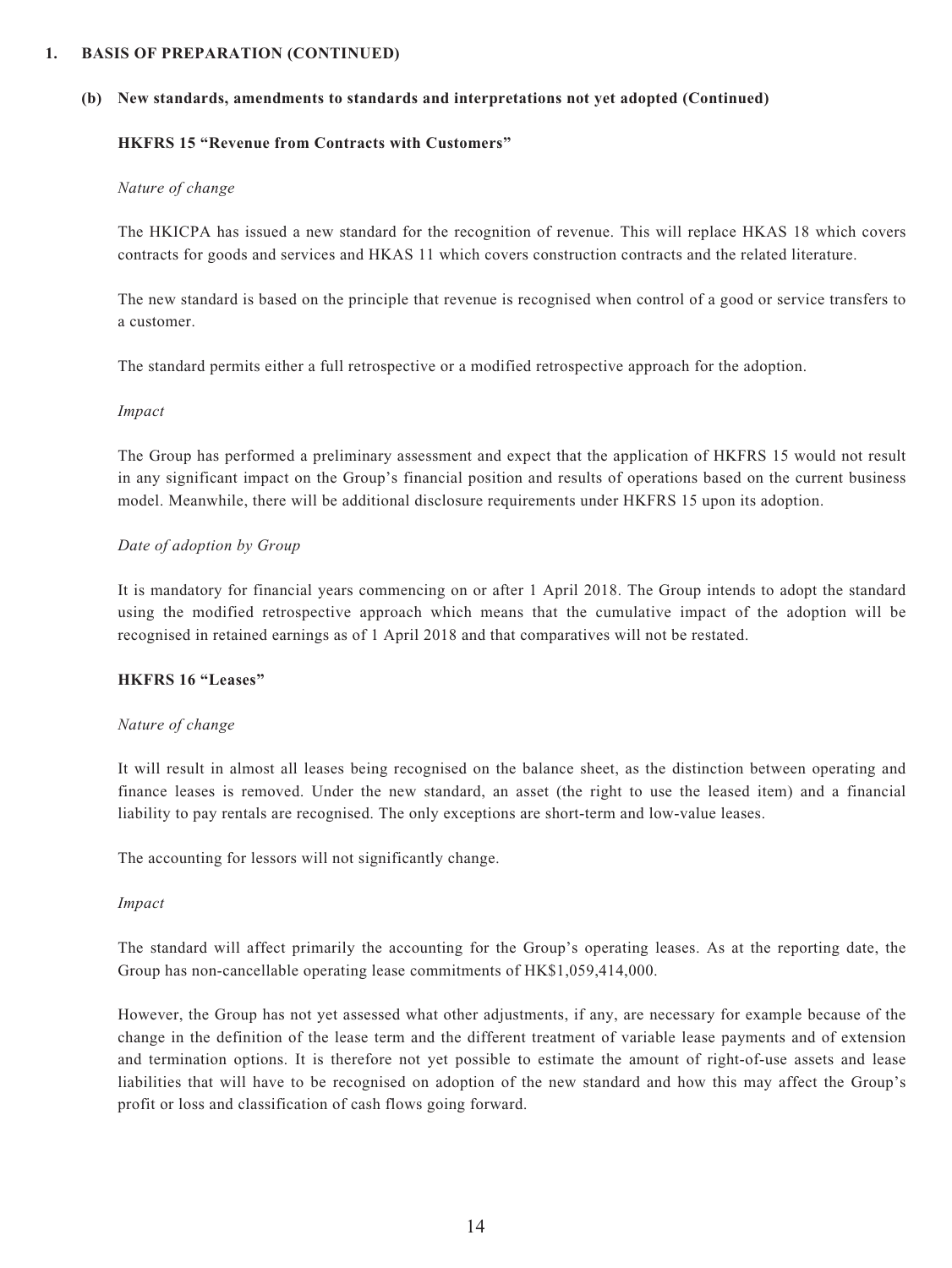#### **1. BASIS OF PREPARATION (CONTINUED)**

#### **(b) New standards, amendments to standards and interpretations not yet adopted (Continued)**

#### **HKFRS 16 "Leases" (Continued)**

#### *Date of adoption by Group*

It is mandatory for financial years commencing on or after 1 April 2019. At this stage, the Group does not intend to adopt the standard before its effective date. The Group intends to apply the simplified transition approach and will not restate comparative amounts for the year prior to first adoption.

There are no other standards, amendments to standards and interpretations that are not yet effective and that would be expected to have a material impact on the entity in the current or future reporting periods and on foreseeable future transactions.

#### **Restatements due to Discontinued Operations**

The presentation of comparative information in respect of the consolidated income statement and consolidated statement of comprehensive income for the year ended 31 March 2017 has been restated in order to disclose the Discontinued Operations separately from continuing operations.

As the restatements do not affect the consolidated balance sheet, it is not necessary to disclose comparative information as at 1 April 2016.

#### **2. SEGMENT INFORMATION**

The chief operating decision-makers have been identified as the executive directors. The executive directors review the Group's financial information mainly from product and geographical perspectives. From a geographical perspective, management mainly assesses the performance of watch and optical operations in (i) Hong Kong, Macau and Mainland China and (ii) rest of Asia.

Revenue represents sales of goods. Sales between operating segments are carried out on terms equivalent to those prevailing in arm's length transactions. The executive directors assess the performance of the operating segments based on a measure of adjusted earnings before interest and tax ("EBIT"). This measurement basis excludes unallocated income and net corporate expenses.

The optical retail segment and certain subsidiaries under wholesale trading segment (the "Disposal group") were discontinued and were classified as held for sale as at balance sheet date. The comparative figures in the consolidated income statement have been restated to re-present the results of Disposal group as Discontinued Operations.

Unallocated income represents dividend income from investment. Net corporate expenses mainly represent corporate staff costs and provision for senior management bonus. Unallocated assets represent property, plant and equipment at corporate level, available-for-sale financial assets, deferred tax assets and bank balances and cash. Unallocated liabilities represent other payables and accruals at corporate level, borrowings, deferred tax liabilities and income tax payable.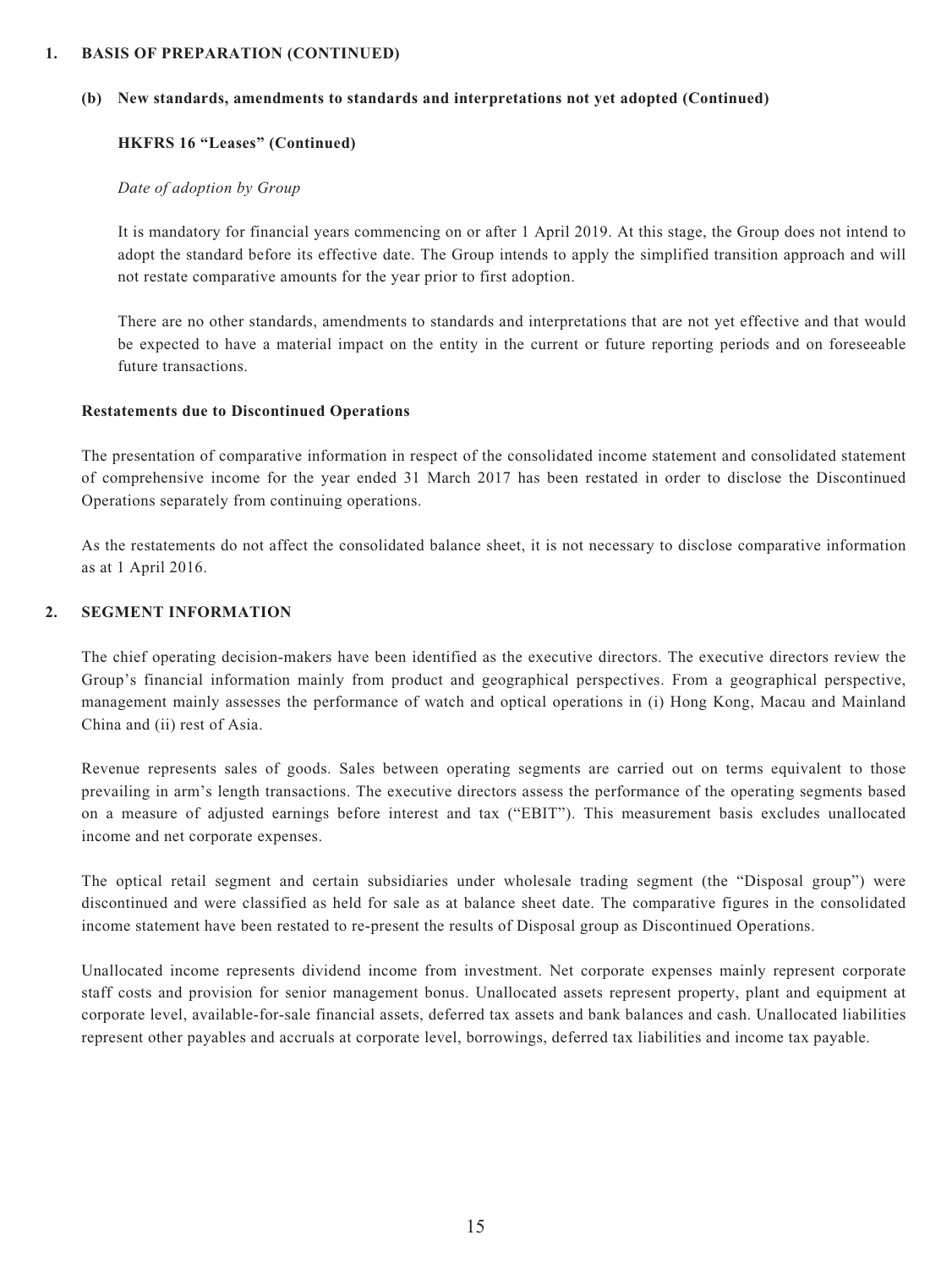# **For the year ended 31 March 2018**

|                                 | Watch retail             |                         |                           |                             | Optical retail           |                         |                           |                              |                          |
|---------------------------------|--------------------------|-------------------------|---------------------------|-----------------------------|--------------------------|-------------------------|---------------------------|------------------------------|--------------------------|
|                                 | Hong Kong,<br>Macau and  |                         |                           |                             | Hong Kong,<br>Macau and  |                         |                           |                              |                          |
|                                 | Mainland                 | Rest of                 | Wholesale                 |                             | Mainland                 | Rest of                 | Wholesale                 |                              | Group                    |
|                                 | China<br><b>HK\$'000</b> | Asia<br><b>HK\$'000</b> | Trading<br><b>HKS'000</b> | Sub-total<br><b>HKS'000</b> | China<br><b>HK\$'000</b> | Asia<br><b>HK\$'000</b> | Trading<br><b>HKS'000</b> | Sub-total<br><b>HK\$'000</b> | Total<br><b>HK\$'000</b> |
| Revenues                        |                          |                         |                           |                             |                          |                         |                           |                              |                          |
| Gross segment                   | 884,101                  | 343,718                 | 398,410                   | 1,626,229                   | 1,063,450                | 190,575                 | 21,659                    | 1,275,684                    | 2,901,913                |
| Inter-segment                   |                          | $\qquad \qquad -$       | (117, 107)                | (117, 107)                  |                          |                         | (4,707)                   | (4,707)                      | (121, 814)               |
|                                 | 884,101                  | 343,718                 | 281,303                   | 1,509,122                   | 1,063,450                | 190,575                 | 16,952                    | 1,270,977                    | 2,780,099                |
| <b>Segment results</b>          | (52, 955)                | 4,231                   | (4,573)                   | (53, 297)                   | 49,464                   | (13, 140)               | 2,244                     | 38,568                       | (14, 729)                |
| <b>Unallocated</b> income       |                          |                         |                           | 3,599                       |                          |                         |                           |                              | 3,599                    |
| Net corporate expenses          |                          |                         |                           | (50, 387)                   |                          |                         |                           | (33,006)                     | (83, 393)                |
| Operating (loss)/gain           |                          |                         |                           | (100, 085)                  |                          |                         |                           | 5,562                        | (94, 523)                |
| <b>Finance costs</b>            |                          |                         |                           | (23,309)                    |                          |                         |                           | (2, 219)                     | (25, 528)                |
| (Loss)/profit before income tax |                          |                         |                           | (123, 394)                  |                          |                         |                           | 3,343                        | (120, 051)               |
| Income tax expense              |                          |                         |                           | (22, 454)                   |                          |                         |                           | (7, 807)                     | (30, 261)                |
| Loss for the year               |                          |                         |                           | (145, 848)                  |                          |                         |                           | (4, 464)                     | (150, 312)               |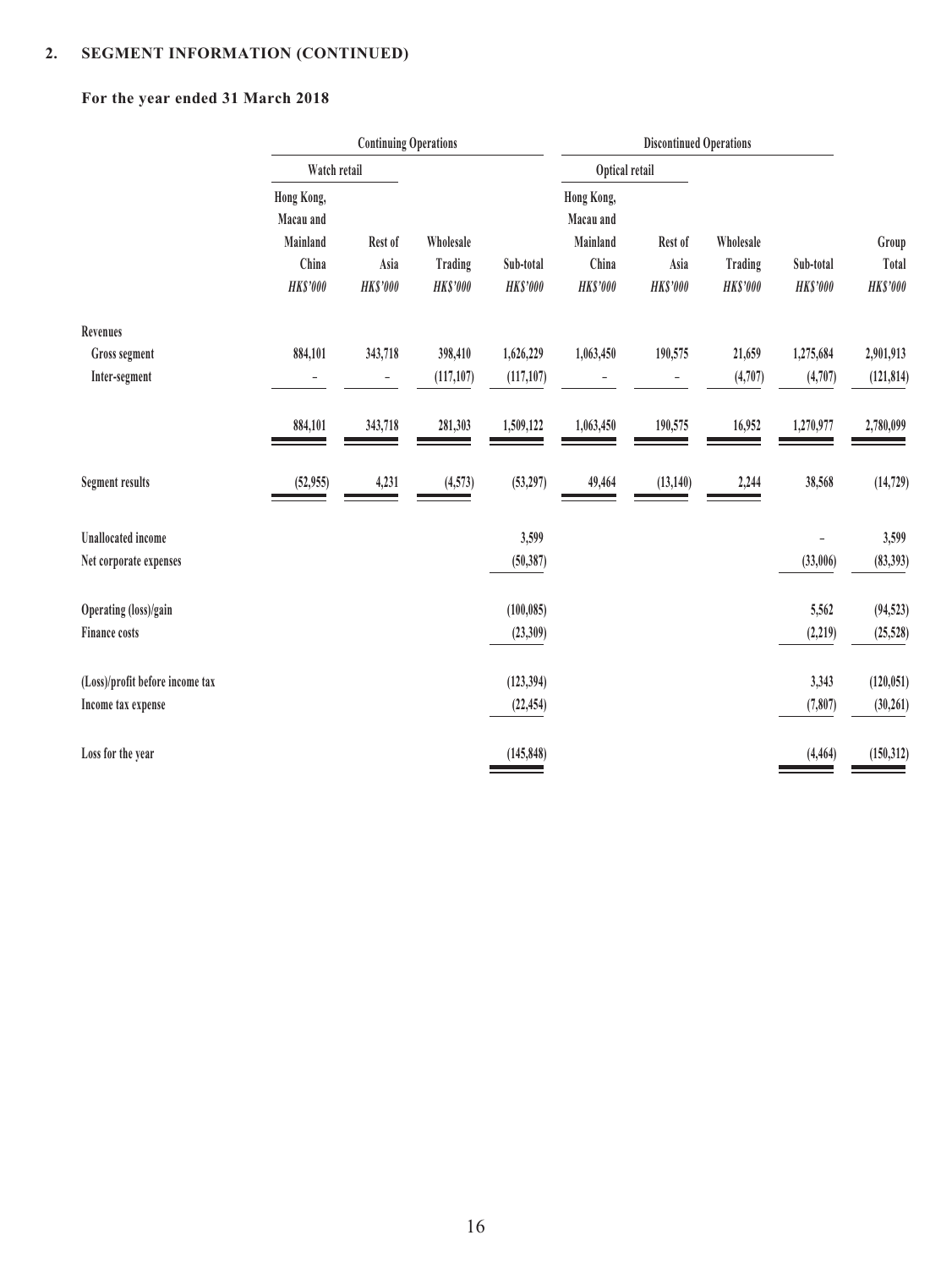# **For the year ended 31 March 2018**

|                                                   |                                                                 |                                    | <b>Continuing Operations</b>            |                                |                              | <b>Discontinued Operations</b>                                  |                                    |                                         |                              |                                   |
|---------------------------------------------------|-----------------------------------------------------------------|------------------------------------|-----------------------------------------|--------------------------------|------------------------------|-----------------------------------------------------------------|------------------------------------|-----------------------------------------|------------------------------|-----------------------------------|
|                                                   | Watch retail                                                    |                                    |                                         |                                |                              | Optical retail                                                  |                                    |                                         |                              |                                   |
|                                                   | Hong Kong,<br>Macau and<br>Mainland<br>China<br><b>HK\$'000</b> | Rest of<br>Asia<br><b>HK\$'000</b> | Wholesale<br>Trading<br><b>HK\$'000</b> | Unallocated<br><b>HK\$'000</b> | Sub-total<br><b>HK\$'000</b> | Hong Kong,<br>Macau and<br>Mainland<br>China<br><b>HK\$'000</b> | Rest of<br>Asia<br><b>HK\$'000</b> | Wholesale<br>Trading<br><b>HK\$'000</b> | Sub-total<br><b>HK\$'000</b> | Group<br>Total<br><b>HK\$'000</b> |
|                                                   |                                                                 |                                    |                                         |                                |                              |                                                                 |                                    |                                         |                              |                                   |
| Capital expenditures                              | (35, 422)                                                       | (12,764)                           | (1,273)                                 | (8,942)                        | (58, 401)                    | (42, 201)                                                       | (7,960)                            | (2)                                     | (50, 163)                    | (108, 564)                        |
| Depreciation                                      | (18, 052)                                                       | (10, 426)                          | (2,536)                                 | (13, 438)                      | (44, 452)                    | (31, 113)                                                       | (10, 897)                          | (73)                                    | (42,083)                     | (86, 535)                         |
| Amortisation of prepayment of lease premium       | $\overline{\phantom{0}}$                                        | (2,822)                            |                                         | -                              | (2,822)                      | $\qquad \qquad -$                                               | (3,085)                            | $\overline{\phantom{0}}$                | (3,085)                      | (5,907)                           |
| Amortisation of intangible assets                 |                                                                 | $\overline{\phantom{0}}$           | (2,376)                                 | -                              | (2,376)                      |                                                                 |                                    |                                         |                              | (2,376)                           |
| Write back/(provision) for stocks                 | 6,499                                                           | 6,684                              | (32,108)                                | $\qquad \qquad -$              | (18, 925)                    | (5,204)                                                         | 10                                 | 963                                     | (4, 231)                     | (23, 156)                         |
| Impairment of property, plant and equipment       | (3,195)                                                         | (351)                              |                                         | $\qquad \qquad -$              | (3,546)                      | (5, 120)                                                        | (2, 271)                           | -                                       | (7, 391)                     | (10, 937)                         |
| Impairment of intangible assets                   |                                                                 | $\overline{\phantom{a}}$           | (30, 273)                               | $\overline{\phantom{0}}$       | (30, 273)                    |                                                                 |                                    |                                         | $\overline{\phantom{a}}$     | (30, 273)                         |
| Utilisation/(provision) for onerous contracts     | 23,097                                                          |                                    |                                         | -                              | 23,097                       | 2,575                                                           | (637)                              | -                                       | 1,938                        | 25,035                            |
| Re-measurement of deferred consideration          |                                                                 |                                    |                                         |                                |                              |                                                                 |                                    |                                         |                              |                                   |
| payable in respect of acquisition of a subsidiary |                                                                 |                                    |                                         |                                |                              |                                                                 |                                    |                                         |                              |                                   |
| in prior years                                    |                                                                 | $\qquad \qquad -$                  | 10,000                                  |                                | 10,000                       |                                                                 |                                    |                                         |                              | 10,000                            |

### **As at 31 March 2018**

|                                |                 | <b>Continuing Operations</b> |                 |                |                 | <b>Discontinued Operations</b> |                |                |                 |  |
|--------------------------------|-----------------|------------------------------|-----------------|----------------|-----------------|--------------------------------|----------------|----------------|-----------------|--|
|                                | Watch retail    |                              |                 |                | Optical retail  |                                |                |                |                 |  |
|                                | Hong Kong,      |                              |                 |                | Hong Kong,      |                                |                |                |                 |  |
|                                | Macau and       |                              |                 |                | Macau and       |                                |                |                |                 |  |
|                                | Mainland        | Rest of                      | Wholesale       |                | Mainland        | Rest of                        | Wholesale      |                | Group           |  |
|                                | China           | Asia                         | Trading         | Sub-total      | China           | Asia                           | Trading        | Sub-total      | Total           |  |
|                                | <b>HK\$'000</b> | <b>HK\$'000</b>              | <b>HK\$'000</b> | <b>HKS'000</b> | <b>HK\$'000</b> | <b>HK\$'000</b>                | <b>HKS'000</b> | <b>HKS'000</b> | <b>HK\$'000</b> |  |
| <b>Segment assets</b>          | 564,864         | 175,937                      | 549,535         | 1,290,336      | 334,994         | 105,917                        | 17,223         | 458,134        | 1,748,470       |  |
| <b>Unallocated assets</b>      |                 |                              |                 | 746,747        |                 |                                |                | 156,722        | 903,469         |  |
| <b>Total assets</b>            |                 |                              |                 | 2,037,083      |                 |                                |                | 614,856        | 2,651,939       |  |
| <b>Segment liabilities</b>     | 240,357         | 41,372                       | 50,408          | 332,137        | 189,083         | 24,600                         | 936            | 214,619        | 546,756         |  |
| <b>Unallocated liabilities</b> |                 |                              |                 | 994,598        |                 |                                |                | 81,802         | 1,076,400       |  |
| <b>Total liabilities</b>       |                 |                              |                 | 1,326,735      |                 |                                |                | 296,421        | 1,623,156       |  |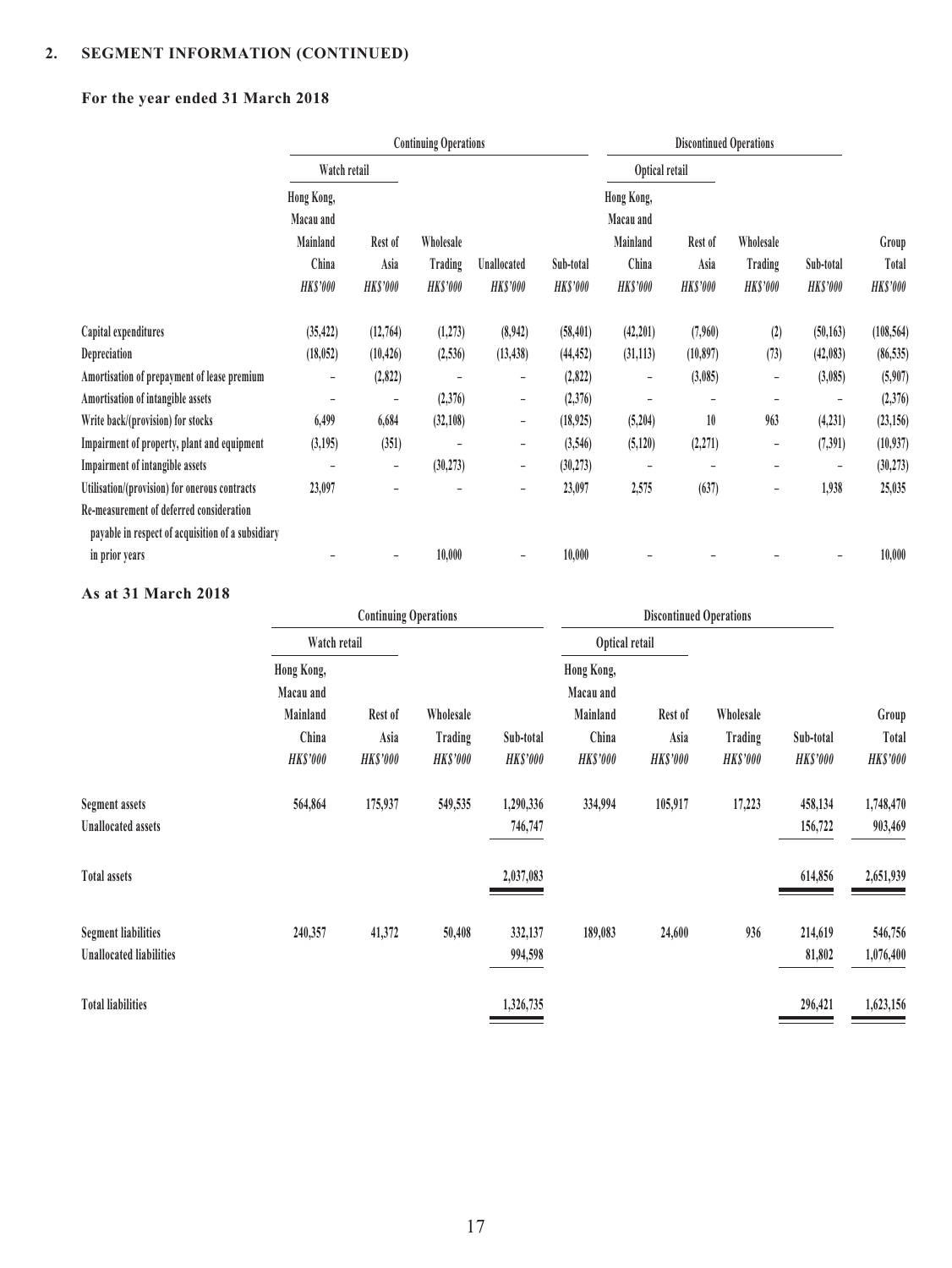# For the year ended 31 March 2017 (Restated)

|                                            | Watch retail                        |                  |                       |                         | Optical retail                      |                  |                     |                       |                         |
|--------------------------------------------|-------------------------------------|------------------|-----------------------|-------------------------|-------------------------------------|------------------|---------------------|-----------------------|-------------------------|
|                                            | Hong Kong,<br>Macau and<br>Mainland | Rest of          | Wholesale             |                         | Hong Kong,<br>Macau and<br>Mainland | Rest of          | Wholesale           |                       | Group                   |
|                                            | China<br>HK\$'000                   | Asia<br>HK\$'000 | Trading<br>HK\$'000   | Sub-total<br>HK\$'000   | China<br>HK\$'000                   | Asia<br>HK\$'000 | Trading<br>HK\$'000 | Sub-total<br>HK\$'000 | Total<br>HK\$'000       |
|                                            |                                     |                  |                       |                         |                                     |                  |                     |                       |                         |
| Revenues<br>Gross segment<br>Inter-segment | 964,464                             | 360,831          | 535,248<br>(225, 680) | 1,860,543<br>(225, 680) | 1,001,191                           | 197,127          | 21,841<br>(4, 612)  | 1,220,159<br>(4,612)  | 3,080,702<br>(230, 292) |
|                                            | 964,464                             | 360,831          | 309,568               | 1,634,863               | 1,001,191                           | 197,127          | 17,229              | 1,215,547             | 2,850,410               |
| Segment results                            | (107,097)                           | (11, 475)        | 21,483                | (97,089)                | 28,620                              | (31,571)         | 805                 | (2,146)               | (99, 235)               |
| Unallocated income                         |                                     |                  |                       | 1,938                   |                                     |                  |                     |                       | 1,938                   |
| Net corporate income/(expenses)            |                                     |                  |                       | 15,713                  |                                     |                  |                     | (33,685)              | (17, 972)               |
| Operating loss<br>Finance costs            |                                     |                  |                       | (79, 438)<br>(56, 671)  |                                     |                  |                     | (35, 831)<br>(3,084)  | (115,269)<br>(59, 755)  |
| Loss before income tax                     |                                     |                  |                       | (136,109)               |                                     |                  |                     | (38,915)              | (175, 024)              |
| Income tax credit/(expense)                |                                     |                  |                       | 3,642                   |                                     |                  |                     | (6, 331)              | (2,689)                 |
| Loss for the year                          |                                     |                  |                       | (132, 467)              |                                     |                  |                     | (45,246)              | (177, 713)              |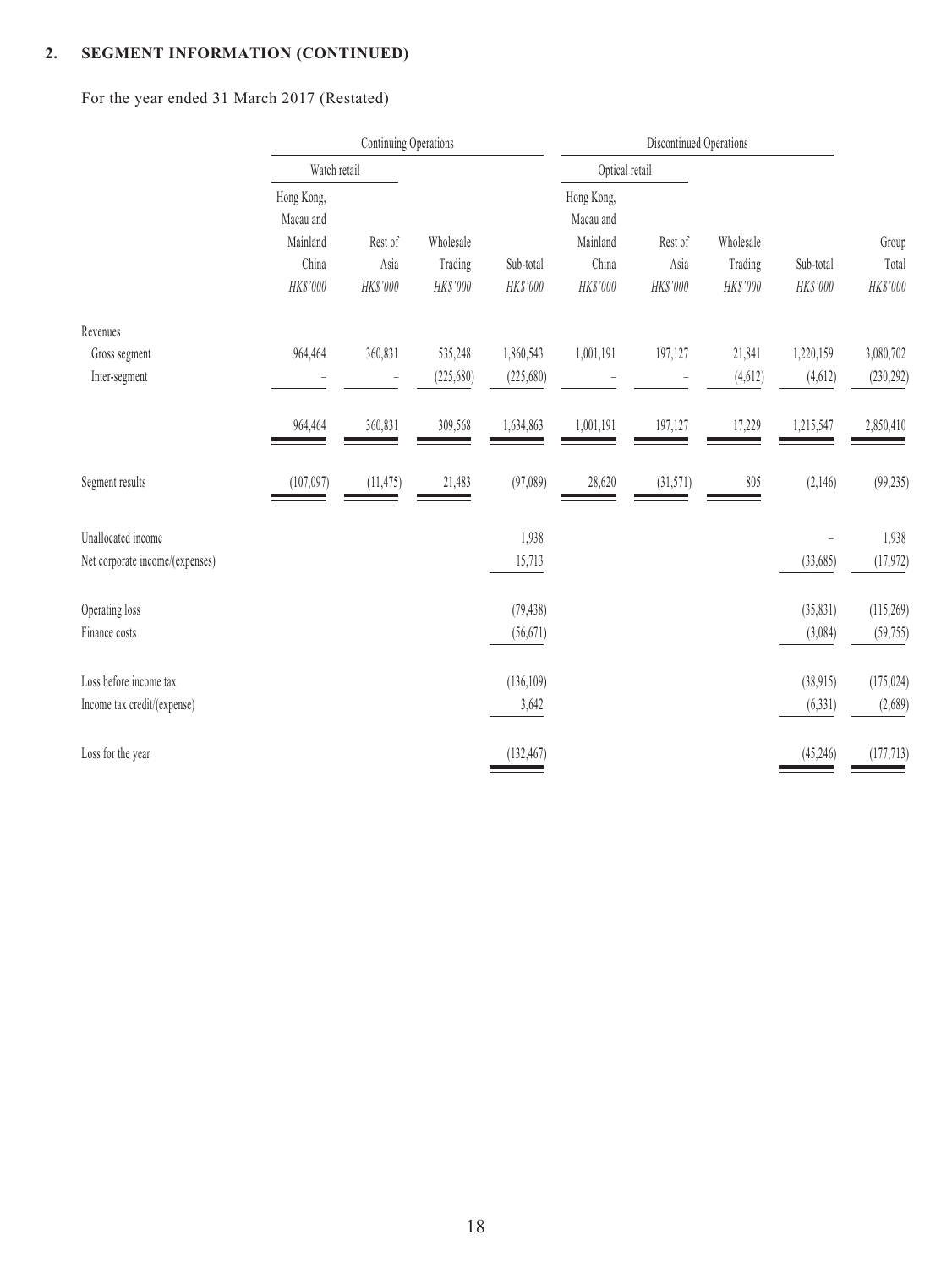# For the year ended 31 March 2017 (Restated)

|                                   | Continuing Operations                                    |                             |                                  |                         |                       | Discontinued Operations                                  |                             |                                  |                          |                            |
|-----------------------------------|----------------------------------------------------------|-----------------------------|----------------------------------|-------------------------|-----------------------|----------------------------------------------------------|-----------------------------|----------------------------------|--------------------------|----------------------------|
|                                   | Watch retail                                             |                             |                                  |                         |                       |                                                          | Optical retail              |                                  |                          |                            |
|                                   | Hong Kong,<br>Macau and<br>Mainland<br>China<br>HK\$'000 | Rest of<br>Asia<br>HK\$'000 | Wholesale<br>Trading<br>HK\$'000 | Unallocated<br>HK\$'000 | Sub-total<br>HK\$'000 | Hong Kong,<br>Macau and<br>Mainland<br>China<br>HK\$'000 | Rest of<br>Asia<br>HK\$'000 | Wholesale<br>Trading<br>HK\$'000 | Sub-total<br>HK\$'000    | Group<br>Total<br>HK\$'000 |
| Capital expenditure               | (14, 196)                                                | (10,665)                    | (3,265)                          | (3,992)                 | (32, 118)             | (32,664)                                                 | (13,807)                    | (115)                            | (46,586)                 | (78, 704)                  |
| Depreciation                      | (21, 794)                                                | (12, 446)                   | (2,369)                          | (12,679)                | (49, 288)             | (33,983)                                                 | (11, 247)                   | (125)                            | (45, 355)                | (94, 643)                  |
| Amortisation of prepayment of     |                                                          |                             |                                  |                         |                       |                                                          |                             |                                  |                          |                            |
| lease premium                     | $\overline{\phantom{m}}$                                 | (2,960)                     |                                  | $\qquad \qquad -$       | (2,960)               | -                                                        | (2,835)                     | -                                | (2,835)                  | (5,795)                    |
| Amortisation of intangible assets | $\overline{\phantom{0}}$                                 | $\qquad \qquad -$           | (2,311)                          | $\qquad \qquad -$       | (2,311)               |                                                          |                             |                                  | $\overline{\phantom{m}}$ | (2,311)                    |
| (Provision)/write back of stocks  | (10, 772)                                                | 3,297                       | (11,214)                         | $\qquad \qquad -$       | (18,689)              | (4,715)                                                  | 35                          | $\qquad \qquad -$                | (4,680)                  | (23, 369)                  |
| Impairment of property,           |                                                          |                             |                                  |                         |                       |                                                          |                             |                                  |                          |                            |
| plant and equipment               | (3, 643)                                                 | (1,264)                     |                                  | $\qquad \qquad -$       | (4,907)               | (2,820)                                                  | (1, 734)                    | -                                | (4, 554)                 | (9, 461)                   |
| Impairment of intangible assets   | $\overline{\phantom{m}}$                                 | $\overline{\phantom{m}}$    | (3,736)                          | -                       | (3,736)               |                                                          |                             |                                  | $\overline{\phantom{m}}$ | (3,736)                    |
| Provision for onerous contracts   | (17, 713)                                                | (827)                       | $\overline{\phantom{m}}$         | $\qquad \qquad -$       | (18, 540)             | (3,271)                                                  | (2,084)                     | $\overline{\phantom{m}}$         | (5, 355)                 | (23, 895)                  |

### As at 31 March 2017

|                         | Watch retail            |                 | Optical retail          |          |           |           |
|-------------------------|-------------------------|-----------------|-------------------------|----------|-----------|-----------|
|                         | Hong Kong,<br>Macau and |                 | Hong Kong,<br>Macau and |          |           |           |
|                         | Mainland                | Rest of         | Mainland                | Rest of  | Wholesale | Group     |
|                         | China                   | Asia            | China                   | Asia     | Trading   | Total     |
|                         | HK\$'000                | <b>HK\$'000</b> | <b>HK\$'000</b>         | HK\$'000 | HK\$'000  | HK\$'000  |
| Segment assets          | 680,919                 | 167,066         | 331,699                 | 112,898  | 490,313   | 1,782,895 |
| Unallocated assets      |                         |                 |                         |          |           | 865,336   |
| Total assets            |                         |                 |                         |          |           | 2,648,231 |
| Segment liabilities     | 289,455                 | 35,733          | 156,745                 | 23,918   | 70,537    | 576,388   |
| Unallocated liabilities |                         |                 |                         |          |           | 1,145,684 |
| Total liabilities       |                         |                 |                         |          |           | 1,722,072 |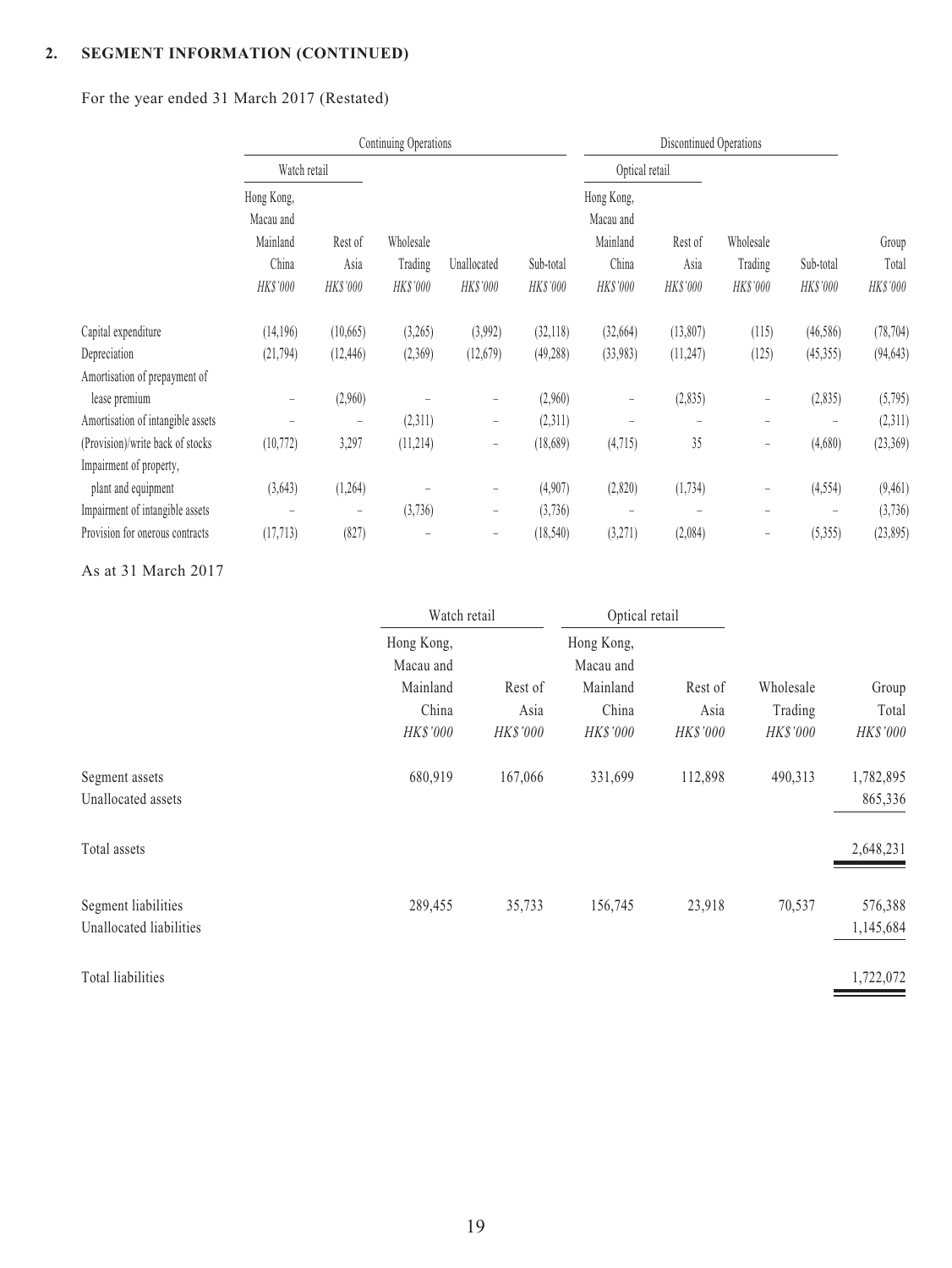An analysis of the Group's revenue by geographical area is as follows:

|                                | 2018            | 2017       |
|--------------------------------|-----------------|------------|
| <b>Continuing Operations</b>   | <b>HK\$'000</b> | HK\$'000   |
|                                |                 | (Restated) |
| Hong Kong                      | 751,520         | 852,079    |
| Macau                          | 119,501         | 117,802    |
| Mainland China                 | 146,318         | 153,757    |
| Rest of Asia                   | 489,864         | 508,669    |
| Europe                         | 1,919           | 2,556      |
|                                | 1,509,122       | 1,634,863  |
|                                | 2018            | 2017       |
| <b>Discontinued Operations</b> | <b>HK\$'000</b> | HK\$'000   |
|                                |                 | (Restated) |
| Hong Kong                      | 824,810         | 784,445    |
| Macau                          | 58,452          | 63,240     |
| Mainland China                 | 191,013         | 164,558    |
| Rest of Asia                   | 196,702         | 203,304    |
|                                | 1,270,977       | 1,215,547  |

An analysis of the Group's segments results by geographical area is as follows:

|                              | 2018            | 2017       |
|------------------------------|-----------------|------------|
| <b>Continuing Operations</b> | <b>HK\$'000</b> | HK\$'000   |
|                              |                 | (Restated) |
| Hong Kong                    | 7,501           | (24, 048)  |
| Macau                        | 22,524          | 17,937     |
| Mainland China               | (59, 444)       | (79, 668)  |
| Rest of Asia                 | 22,967          | 8,709      |
| Europe                       | (46, 845)       | (20, 019)  |
|                              | (53, 297)       | (97,089)   |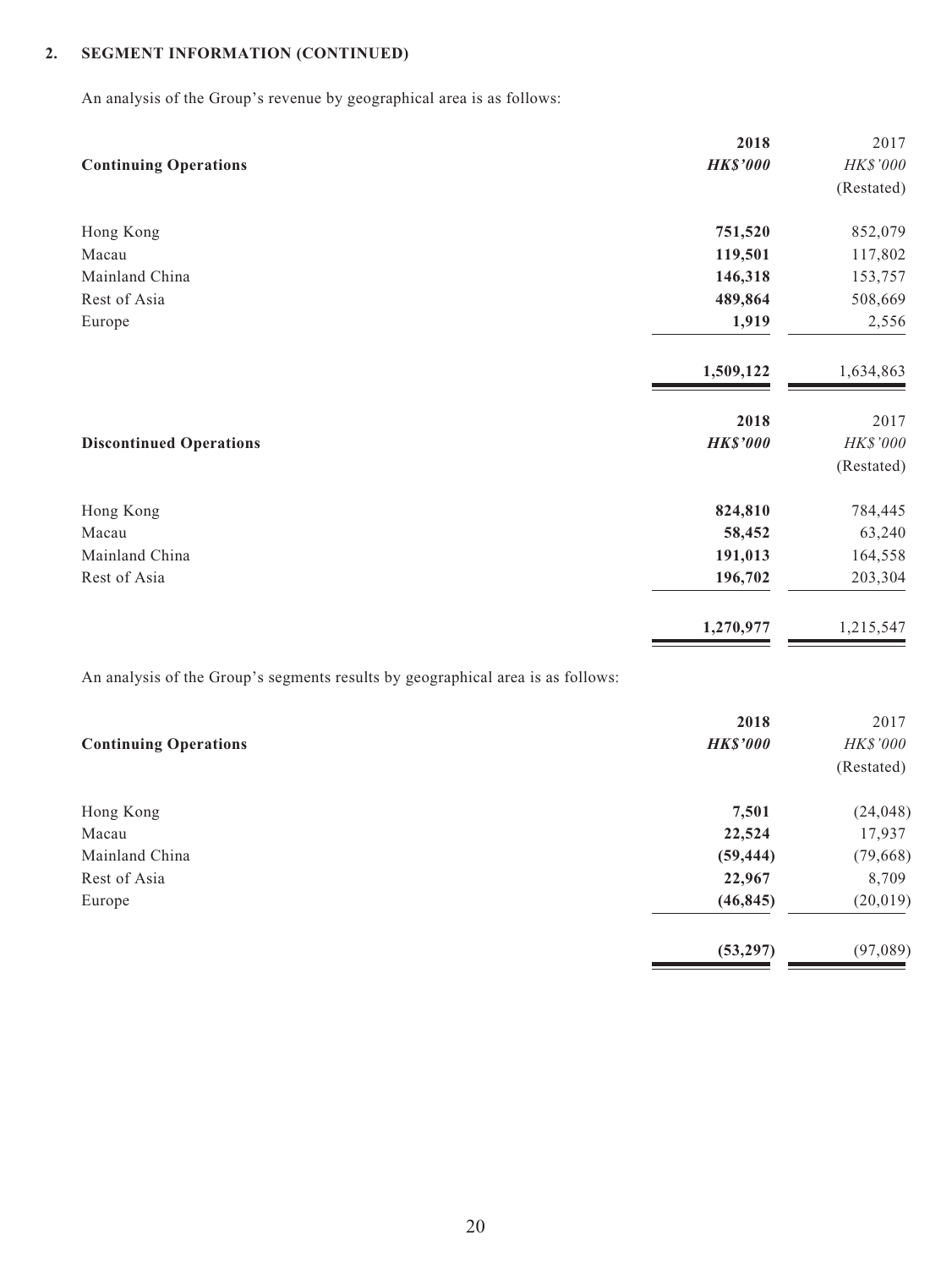An analysis of the Group's segments results by geographical area is as follows (continued):

| 2018            | 2017       |
|-----------------|------------|
| <b>HK\$'000</b> | HK\$'000   |
|                 | (Restated) |
| 70,345          | 62,707     |
| 11,536          | 2,020      |
| (29, 546)       | (34,216)   |
| (13,767)        | (32, 657)  |
| 38,568          | (2,146)    |
|                 |            |

An analysis of the Group's non-current assets (other than financial instruments and deferred tax assets) by geographical area is as follows:

| 2018<br><b>HK\$'000</b> | 2017<br>HK\$'000 |
|-------------------------|------------------|
| 365,919                 | 216,084          |
| 158,675                 | 161,999          |
| 18,525                  | 56,007           |
| 106,630                 | 154,310          |
| 43,646                  | 75,384           |
| 693,395                 | 663,784          |
|                         |                  |

### **3. OTHER GAINS, NET**

|                                                                            | 2018            | 2017            |
|----------------------------------------------------------------------------|-----------------|-----------------|
|                                                                            | <b>HK\$'000</b> | <i>HK\$'000</i> |
|                                                                            |                 | (Restated)      |
| Loss on disposal of property, plant and equipment, net                     | (786)           | (2,399)         |
| Exchange gains/(losses), net                                               | 12,033          | (12, 204)       |
| Gain on redemption of convertible bonds                                    |                 | 75,901          |
| Re-measurement of deferred consideration payable in respect of acquisition |                 |                 |
| of a subsidiary in prior years                                             | 10,000          |                 |
|                                                                            | 21,247          | 61,298          |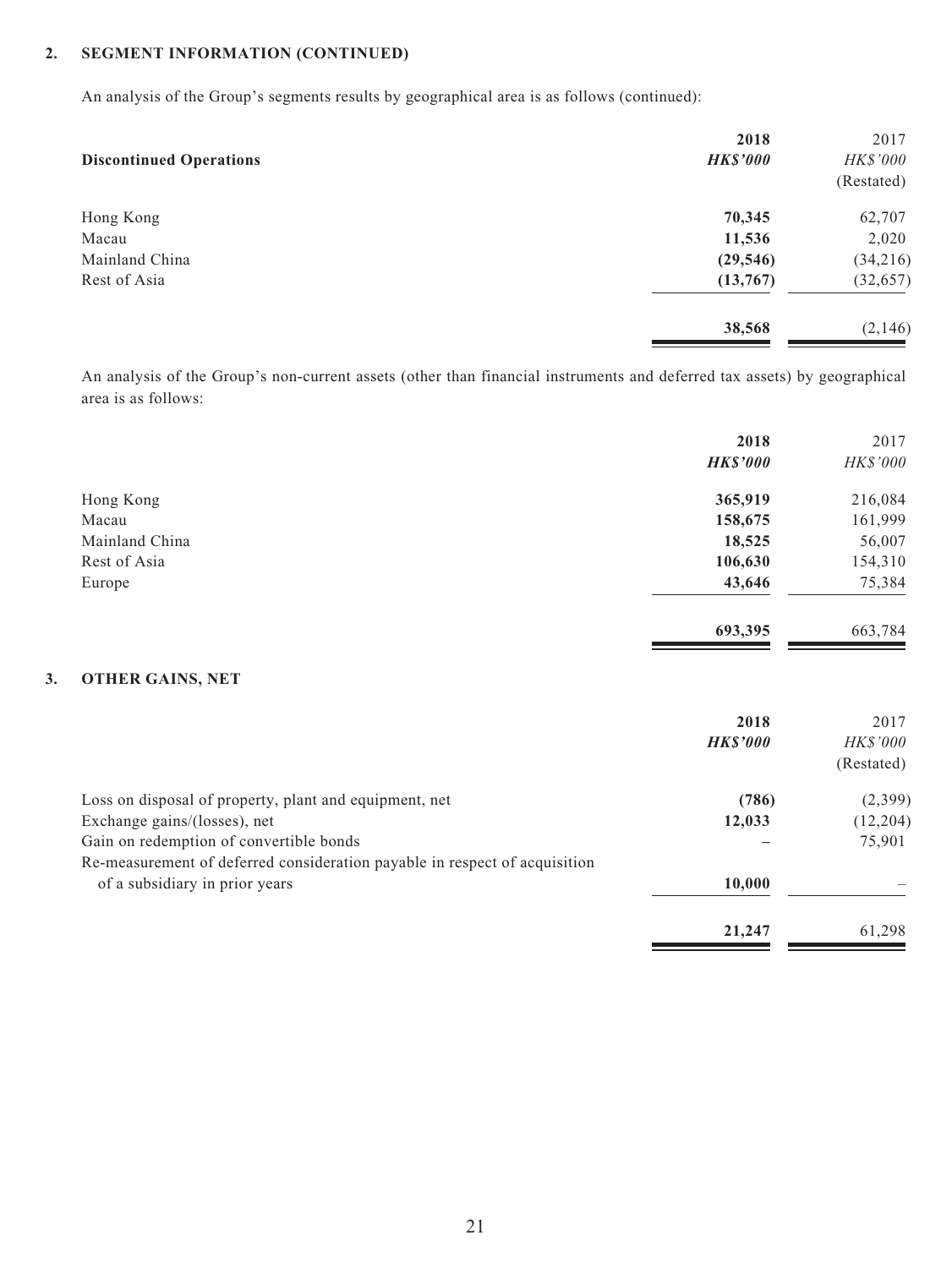### **4. OTHER INCOME**

|                                  | 2018<br><b>HK\$'000</b> | 2017<br>HK\$'000<br>(Restated) |
|----------------------------------|-------------------------|--------------------------------|
| Building management fee income   | 2,340                   | 2,340                          |
| Rental income                    | 2,729                   | 648                            |
| Dividend income from investments | 3,599                   | 1,938                          |
| Interest income                  | 1,180                   | 2,428                          |
| Sundries                         | 5,271                   | 7,688                          |
|                                  | 15,119                  | 15,042                         |

### **5. EXPENSES BY NATURE**

|                                                  | 2018            | 2017            |
|--------------------------------------------------|-----------------|-----------------|
|                                                  | <b>HK\$'000</b> | <b>HK\$'000</b> |
|                                                  |                 | (Restated)      |
| Cost of stocks sold and raw materials consumed   | 740,468         | 759,648         |
| Amortisation of intangible assets                | 2,376           | 2,311           |
| Amortisation of prepayment of lease premium      | 2,822           | 2,960           |
| Depreciation of property, plant and equipment    |                 |                 |
| $-$ Owned                                        | 44,397          | 49,234          |
| – Leased                                         | 55              | 54              |
| Impairment loss of property, plant and equipment | 3,546           | 4,907           |
| Impairment loss of intangible assets             | 30,273          | 3,736           |
| (Utilisation)/provision for onerous contracts    | (23,097)        | 18,540          |
| Operating leases on buildings                    | 333,042         | 386,566         |
| Provision for stocks                             | 18,925          | 18,689          |
| (Write back)/provision for bad debt              | (64)            | 750             |
| Donations                                        | 615             | 932             |
| Employee benefit expenses                        | 324,122         | 359,812         |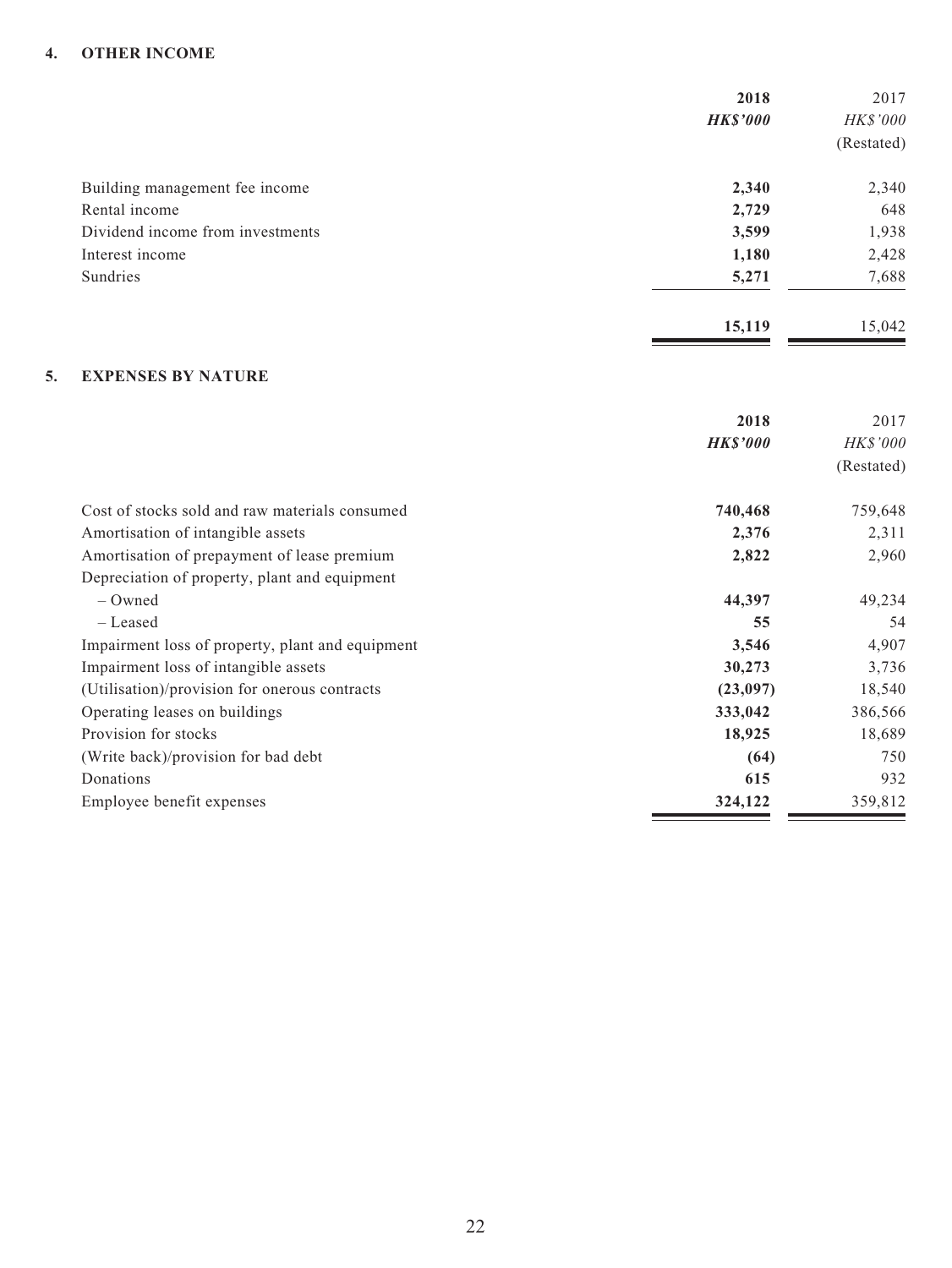#### **6. INCOME TAX EXPENSE/(CREDIT)**

Hong Kong profits tax has been provided at the rate of 16.5% (2017: 16.5%) on the estimated assessable profits for the year ended 31 March 2018 less relief for available tax losses. Taxation on overseas profits has been calculated on the estimated assessable profits for the year at the rates of taxation prevailing in the territories in which the Group operates.

The amount of income tax charged to the consolidated income statement represents:

|                                                 | 2018            | 2017       |
|-------------------------------------------------|-----------------|------------|
|                                                 | <b>HK\$'000</b> | HK\$'000   |
|                                                 |                 | (Restated) |
| Current income tax                              |                 |            |
| - Hong Kong profits tax                         | 6,242           | 9,012      |
| $-$ Overseas profits tax                        | 5,532           | 5,680      |
| - Over provisions in respect of prior years     | (76)            | (184)      |
|                                                 | 11,698          | 14,508     |
| Deferred income tax expenses/(credit)           | 18,563          | (11, 819)  |
| Income tax expense                              | 30,261          | 2,689      |
| Income tax expense/(credit) is attributable to: |                 |            |
| - Loss from Continuing Operations               | 22,454          | (3, 642)   |
| - Loss from Discontinued Operations             | 7,807           | 6,331      |
|                                                 | 30,261          | 2,689      |

### **7. DIVIDENDS**

The directors did not recommend the declaration and payment of any interim or final dividends in respect of the years ended 31 March 2018 and 2017.

A conditional special distribution in cash of HK\$0.19 dollars per share was proposed by the Board of Directors on 23 January 2018 relating to the disposal of the Optical Business and approved by the shareholders in the special general meeting on 19 April 2018. This proposed special distribution, amounting to HK\$198,830,000, is conditional upon the approval of the disposal of the Optical Business by the shareholders and has not been recognised as a liability in the consolidated financial statements.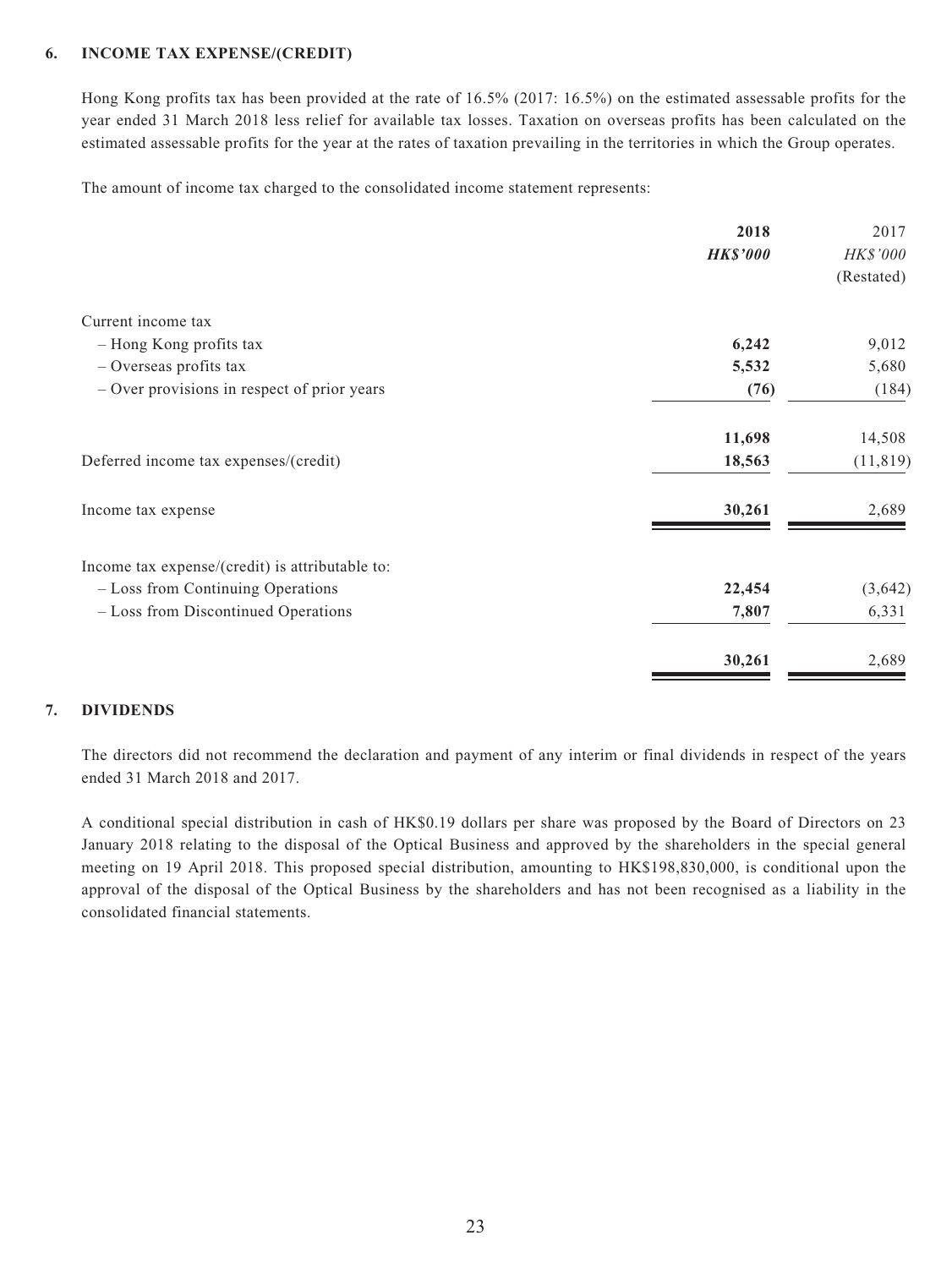### **8. LOSS PER SHARE**

#### **Basic**

Basic loss per share is calculated by dividing the Group's loss attributable to equity holders of the Company by the weighted average number of ordinary shares in issue during the year.

|                                                                                             | 2018       | 2017<br>(Restated) |
|---------------------------------------------------------------------------------------------|------------|--------------------|
| Weighted average number of ordinary shares in issue (thousands)                             | 1,046,474  | 1,046,474          |
| Loss from Continuing Operations attributable to equity holders<br>of the Company (HK\$'000) | (146, 113) | (132, 675)         |
| Loss from Discontinued Operations attributable to equity holders                            |            |                    |
| of the Company (HK\$'000)                                                                   | (4, 464)   | (45,246)           |
| Loss attributable to equity holders of the Company (HK\$'000)                               | (150, 577) | (177, 921)         |
| Basic loss per share from Continuing Operations (HK cents)                                  | (13.96)    | (12.68)            |
| Basic loss per share from Discontinued Operations (HK cents)                                | (0.43)     | (4.32)             |
| Basic loss per share (HK cents)                                                             | (14.39)    | (17.00)            |
|                                                                                             |            |                    |

### **Diluted**

Diluted loss per share for the year ended 31 March 2018 equal the basic loss per share as there were no potentially dilutive ordinary shares outstanding as at 31 March 2018.

Diluted loss per share for the year ended 31 March 2017 equal the basic loss per share as the conversion of convertible bonds was anti-dilutive.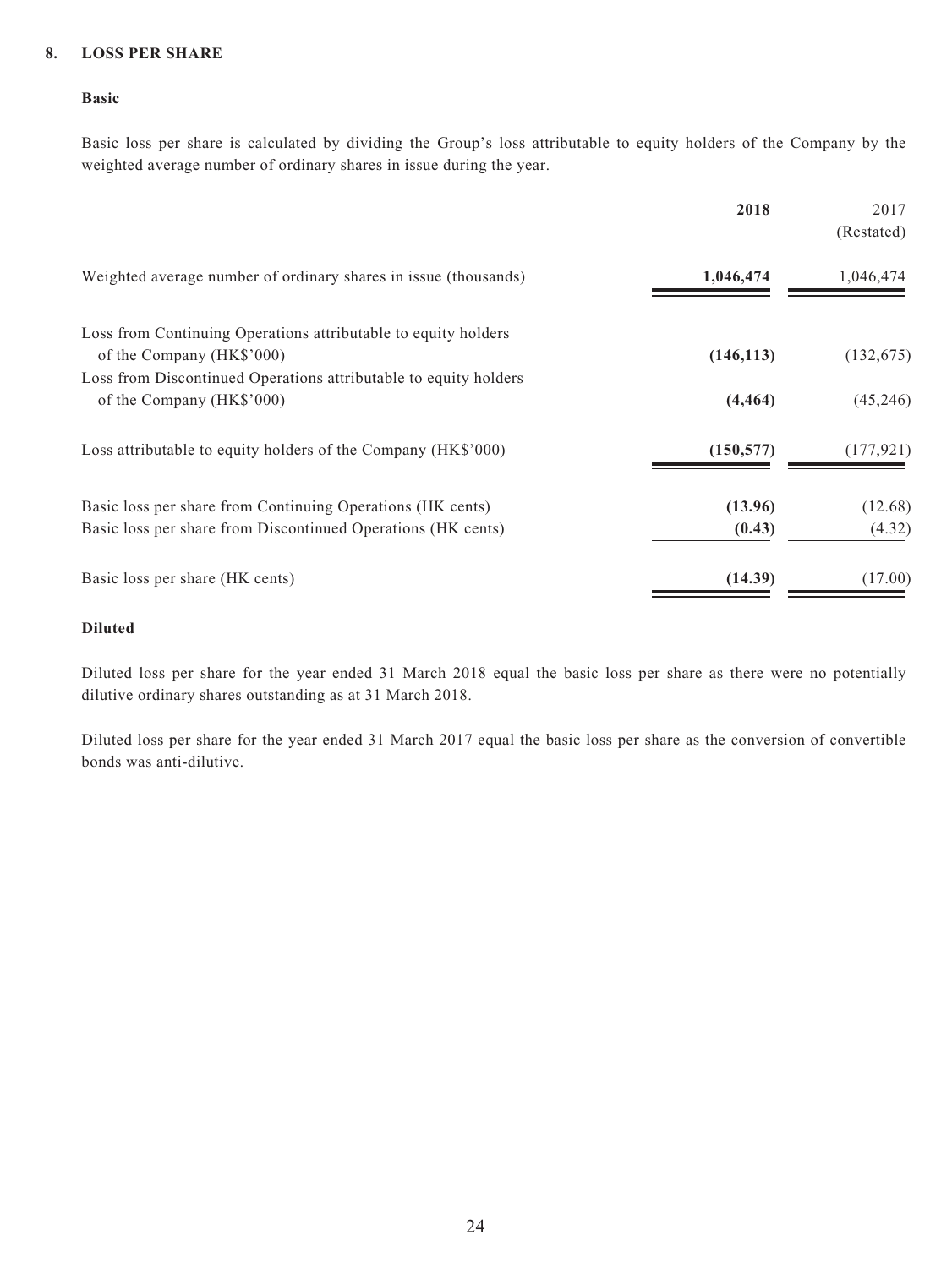### **9. TRADE AND OTHER RECEIVABLES**

| 2018            | 2017       |
|-----------------|------------|
| <b>HK\$'000</b> | HK\$'000   |
| 246,450         | 252,701    |
| (933)           | (1,253)    |
| 245,517         | 251,448    |
| 109,015         | 236,473    |
| 33,013          | 40,203     |
| 21,078          | 26,458     |
| 408,623         | 554,582    |
| (56, 921)       | (129, 590) |
| 351,702         | 424,992    |
|                 | 2017       |
| <b>HK\$'000</b> | HK\$'000   |
|                 |            |
| 53,825          | 48,458     |
| 192,625         | 204,243    |
| 246,450         | 252,701    |
|                 | 2018       |

#### *Note:*

The Group engages designated import and export agents for the importation of products from the subsidiaries in Hong Kong to the subsidiaries in the Mainland China. The balances due from and due to the import and export agents are settled on a back-to-back basis, and hence, there are no fixed terms of settlement for such balances. The Group's trade receivables and trade payables include balances due from and due to the import and export agents of HK\$174,961,000 (2017: HK\$175,081,000).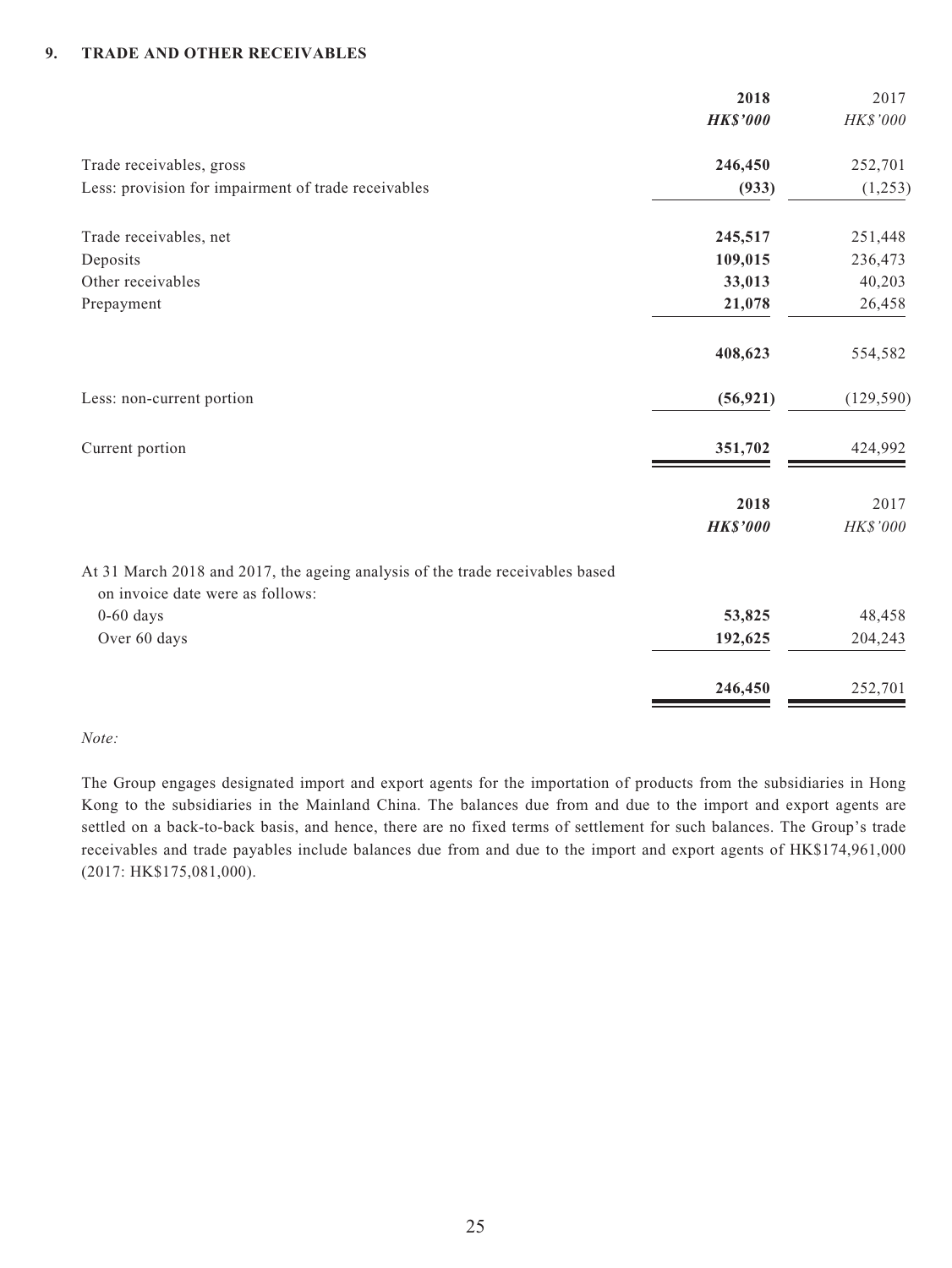### **10. ASSETS CLASSIFIED AS HELD FOR SALE, LIABILITIES DIRECTLY ASSOCIATED WITH ASSETS CLASSIFIED AS HELD FOR SALE AND DISCONTINUED OPERATIONS**

(a) Assets classified as held for sale and liabilities directly associated with assets classified as held for sale

On 26 January 2018, the Group entered into a share purchase agreements with a related party for disposal of its entire optical retail and wholesale business (the "Disposal"). The Disposal was communicated to shareholders on 22 March 2018 through a circular. The Disposal was subsequently approved by the shareholders in the special general meeting. The completion of the Disposal took place on 1 June 2018. Assets and liabilities of the Disposal group were classified as held for sale as at 31 March 2018.

The following assets and liabilities were reclassified as held for sale as at 31 March 2018:

|                                                                         | 2018            |
|-------------------------------------------------------------------------|-----------------|
|                                                                         | <b>HK\$'000</b> |
| Assets classified as held for sale                                      |                 |
| Property, plant and equipment                                           | 71,516          |
| Prepayment of lease premium                                             | 14,343          |
| Non-current deposits and prepayments                                    | 55,369          |
| Deferred tax assets                                                     | 9,427           |
| <b>Stocks</b>                                                           | 215,622         |
| Trade and other receivables                                             | 101,284         |
| Cash and cash equivalents                                               | 143,084         |
| Income tax recoverable                                                  | 4,211           |
| Total assets of the Disposal group held for sale                        | 614,856         |
| Liabilities directly associated with assets classified as held for sale |                 |
| Deferred tax liabilities                                                | 920             |
| Trade and other payables                                                | 214,619         |
| Borrowings                                                              | 80,882          |
| Total liabilities of the Disposal group held for sale                   | 296,421         |

#### (b) Discontinued Operations

(i) Description

Upon the classification of the assets and liabilities of Disposal group as held for sales, the Disposal group is reported in the current period as a Discontinued Operations. Financial information relating to the Discontinued Operations for the year is set out below.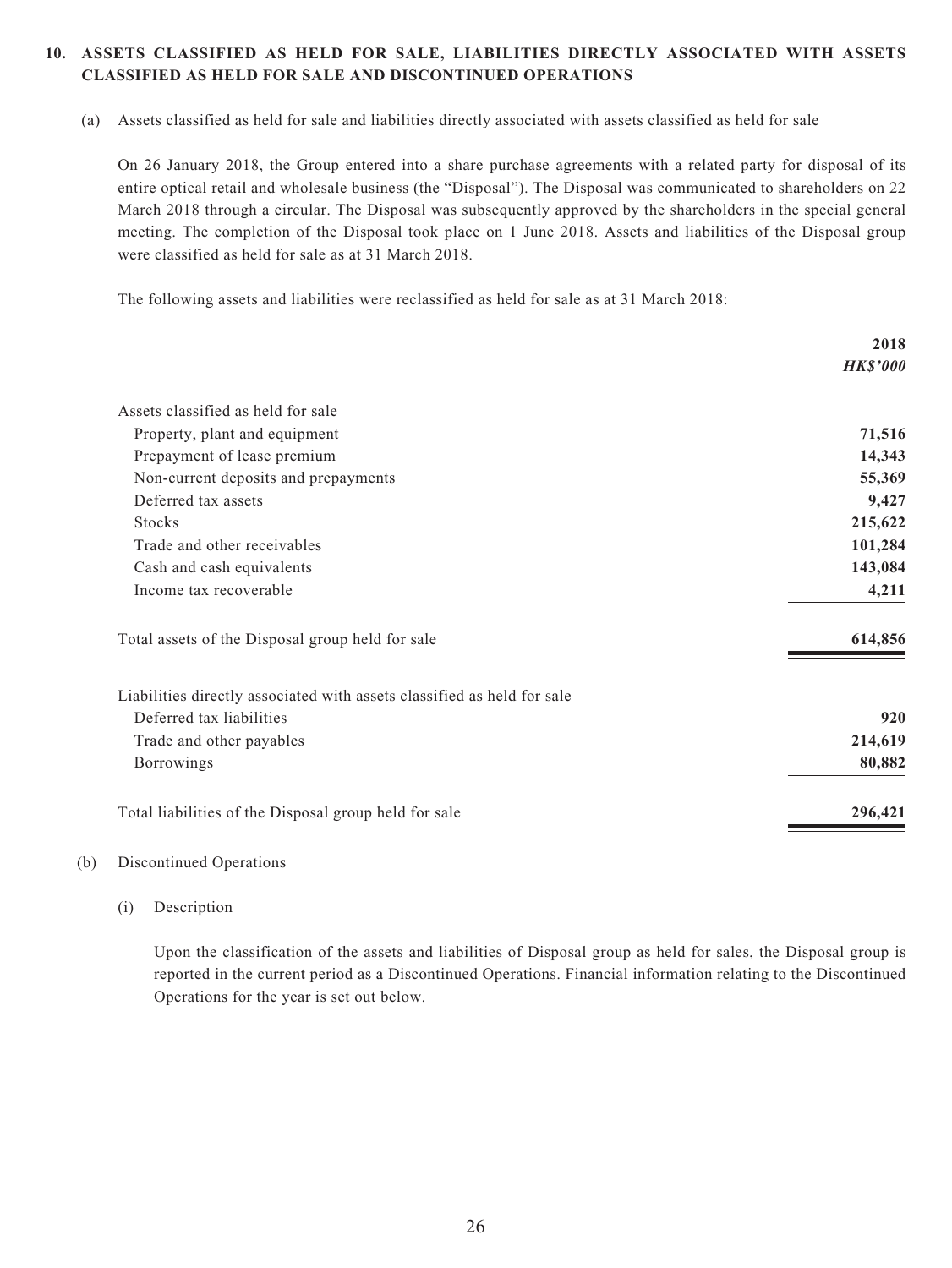### **10. ASSETS CLASSIFIED AS HELD FOR SALE, LIABILITIES DIRECTLY ASSOCIATED WITH ASSETS CLASSIFIED AS HELD FOR SALE AND DISCONTINUED OPERATIONS (CONTINUED)**

### (ii) Financial performance

The financial performance presented are for the year ended 31 March 2018 and 2017.

|                                                                | 2018            | 2017        |
|----------------------------------------------------------------|-----------------|-------------|
|                                                                | <b>HK\$'000</b> | HK\$'000    |
| Revenue                                                        | 1,270,977       | 1,215,547   |
| Other gains/(losses), net                                      | 4,803           | (5, 813)    |
| Other income                                                   | 14,324          | 11,358      |
| Expenses                                                       | (1, 286, 761)   | (1,260,007) |
| Profit/(loss) before income tax                                | 3,343           | (38, 915)   |
| Income tax expense                                             | (7, 807)        | (6, 331)    |
| Loss from Discontinued Operations                              | (4, 464)        | (45,246)    |
| Exchange differences on translation of Discontinued Operations | 17,262          | (162)       |
| Total comprehensive income/(loss) from Discontinued Operations | 12,798          | (45, 408)   |

### **11. TRADE AND OTHER PAYABLES**

|                                               | 2018<br><b>HK\$'000</b> | 2017<br>HK\$'000   |
|-----------------------------------------------|-------------------------|--------------------|
| Trade payables<br>Accruals and other payables | 221,776<br>147,877      | 313,182<br>298,723 |
| Total trade and other payables                | 369,653                 | 611,905            |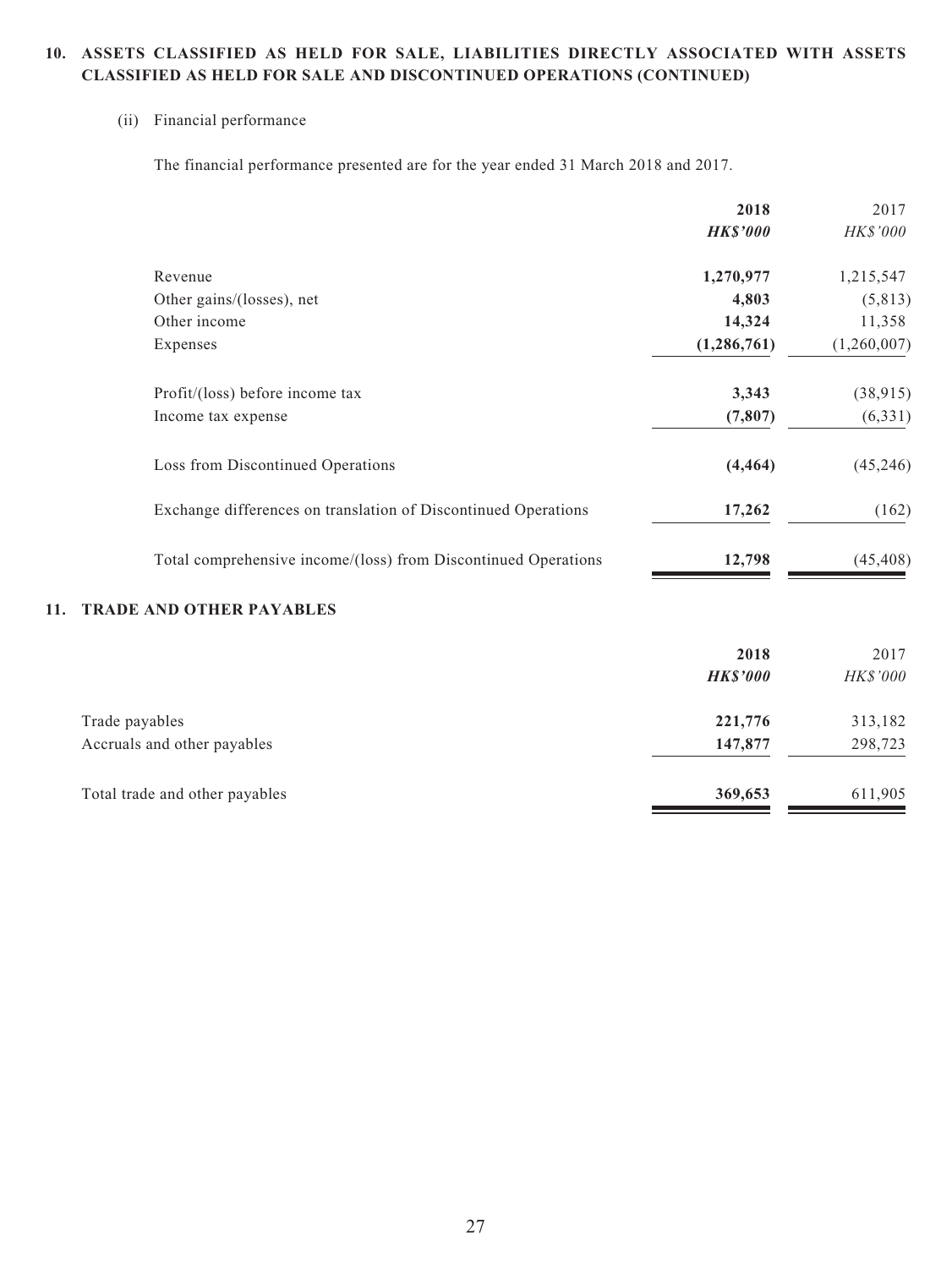### **11. TRADE AND OTHER PAYABLES (CONTINUED)**

Trade payables are unsecured and usually paid within 30 days of recognition.

The carrying amounts of trade and other payables are considered to be the same as their fair values, due to their shortterm nature.

At 31 March 2018 and 2017, the ageing analysis of the trade payables based on invoice date were as follows:

|              | 2018            | 2017     |
|--------------|-----------------|----------|
|              | <b>HK\$'000</b> | HK\$'000 |
| $0-60$ days  | 44,007          | 125,986  |
| Over 60 days | 177,769         | 187,196  |
|              | 221,776         | 313,182  |
|              |                 |          |

#### **12. COMMITMENTS**

(a) Non-cancellable operating leases (where the Group is the lessee)

The Group leases certain stores under non-cancellable operating leases expiring within 2 to 5 years. The leases have varying terms, escalation clauses and renewal rights. On renewal, the terms of the leases are renegotiated. Lease payments are based on the higher of a minimum guaranteed rent or a sales level based rent.

|                                                                       | 2018            | 2017            |
|-----------------------------------------------------------------------|-----------------|-----------------|
|                                                                       | <b>HK\$'000</b> | <b>HK\$'000</b> |
| Commitments for minimum lease payments in relation to non-cancellable |                 |                 |
| operating leases are payable as follows:                              |                 |                 |
| Not later than one year                                               | 611,562         | 524,186         |
| Later than one year but not later than five years                     | 443,790         | 347,852         |
| Later than five years                                                 | 4,062           | 4,624           |
|                                                                       | 1,059,414       | 876,662         |
|                                                                       |                 |                 |

(b) Non-cancellable operating leases (where the Group is the lessor)

Minimum lease payments receivable on leases of certain land and buildings are as follows:

|                                                                  | 2018            | 2017            |
|------------------------------------------------------------------|-----------------|-----------------|
|                                                                  | <b>HK\$'000</b> | <b>HK\$'000</b> |
| Leases of investment properties                                  |                 |                 |
| Commitments for minimum lease payments receivable in relation to |                 |                 |
| non-cancellable operating leases are payable as follows:         |                 |                 |
| Not later than one year                                          | 4,720           |                 |
| Later than one year but not later than five years                | 8,024           |                 |
|                                                                  | 12,744          |                 |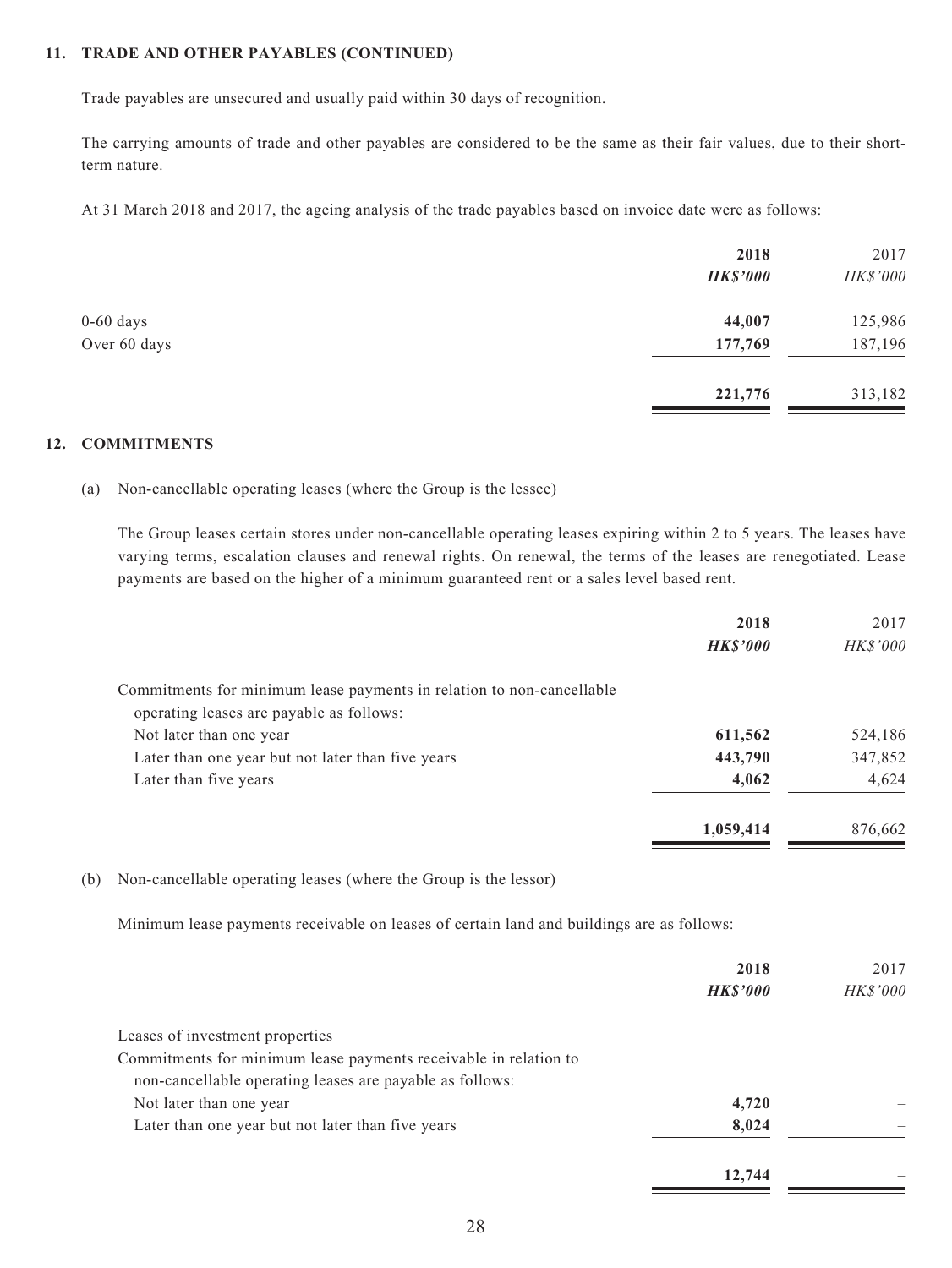#### **12. COMMITMENTS (CONTINUED)**

(b) Non-cancellable operating leases (where the Group is the lessor) (Continued)

|                                                                       | 2018            | 2017            |
|-----------------------------------------------------------------------|-----------------|-----------------|
|                                                                       | <b>HK\$'000</b> | <b>HK\$'000</b> |
| Properties                                                            |                 |                 |
| Commitments for minimum lease payments receivable in relation to      |                 |                 |
| non-cancellable subleases of operating leases are payable as follows: |                 |                 |
| Not later than one year                                               | 1,201           | 1,091           |
| Later than one year but not later than five years                     | 214             | 1,093           |
|                                                                       | 1,415           | 2,184           |

#### **13. POST BALANCE SHEET DATE EVENT**

Disposal of shares in a group of subsidiaries

On 26 January 2018, the Group entered into a share purchase agreement with a related party for the disposal of its entire optical retail and wholesale businesses (the "Disposal") at a consideration of HK\$400,000,000, subjected to adjustments. The Disposal was completed on 1 June 2018 and a gain on disposal will be recorded in the year ending 31 March 2019.

Subsequent to the year ended 31 March 2018, the Group obtained renewed banking facilities for the Continuing Operations.

### **14. CONTINGENT LIABILITIES**

In April 2018, a third party filed a legal claim against one of the subsidiaries (the "Subsidiary") of the Group for outstanding services fees plus interest and surcharges. Based on the legal opinion provided by the Subsidiary's external legal counsel, the directors are of the opinion that the outcome of this claim will not have a material adverse effect on the Group's financial position or results of operations.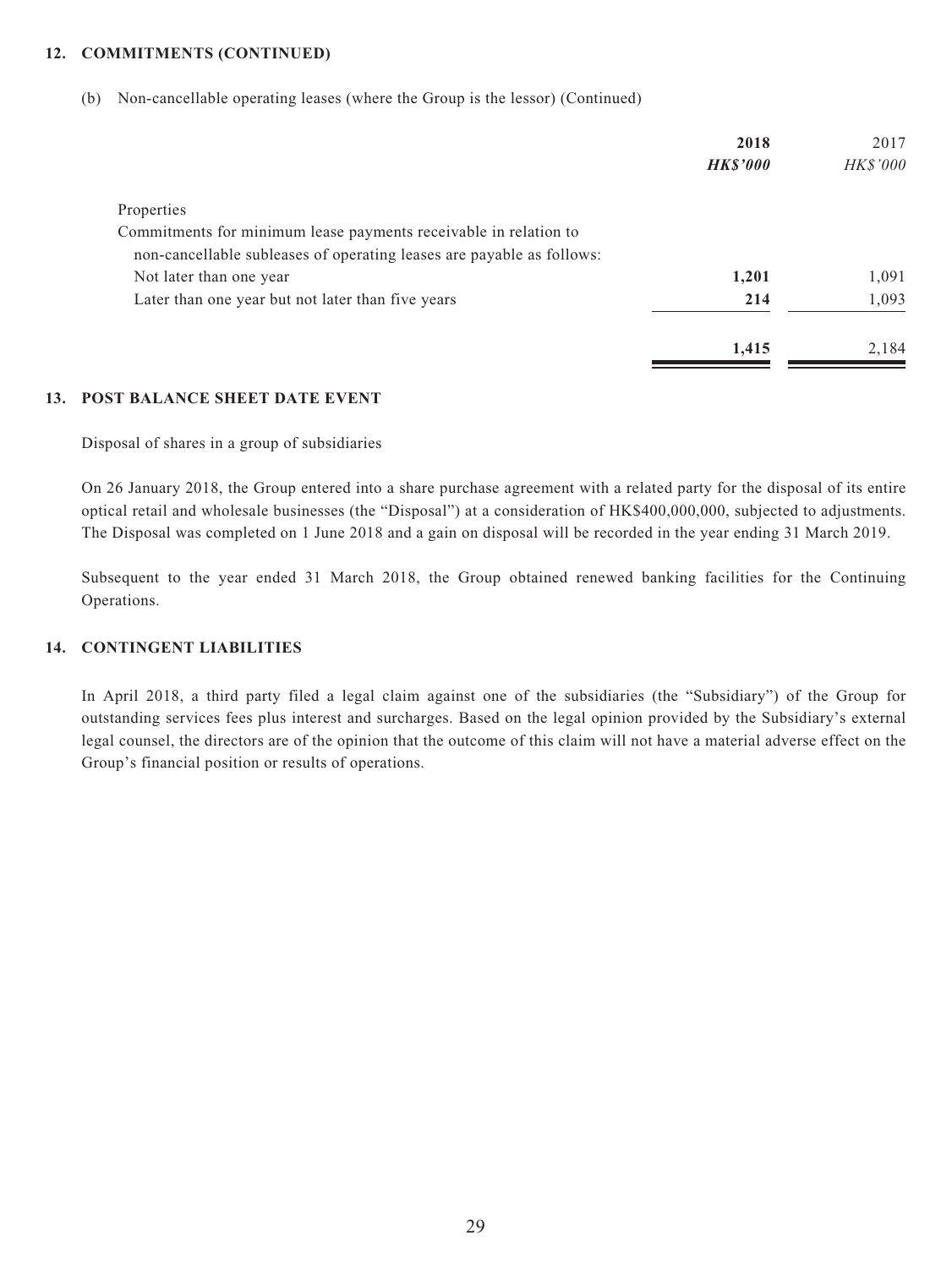### **CORPORATE GOVERNANCE**

During the year ended 31 March 2018, the Company has complied with the code provisions of the Code on Corporate Governance Practices (the "Code Provisions") as set out in Appendix 14 of the Rules Governing the Listing of Securities on The Stock Exchange of Hong Kong Limited ("Listing Rules"), except for the following deviations:

### **Code Provision A.2.1**

Under Code Provision A.2.1, the roles of Chairman and chief executive officer ("CEO") should be separate and should not be performed by the same individual. Under the current organisation structure of the Group, Mr. Joseph C.C. Wong is both the Chairman and CEO of the Group. The Company believes that with Mr. Joseph C.C. Wong acting as both Chairman and CEO, consistent leadership is ensured further enabling better strategic planning for the Group. The Board also believes that the non-separation of roles does not affect the balance of power and authority within the Board since the Board comprises of experienced and competent individuals, with the majority of the Board made up of independent nonexecutive directors.

### **Code Provision A.4.2**

Under Code Provision A.4.2, every director, including those appointed for a specific term, should be subject to retirement by rotation at least once every three years. Not all directors of the Company retire strictly under Code Provision A.4.2 but in accordance with the Company's Bye-Laws. Bye-Law 110(A) stipulates that one-third of the directors of the Company who have been longest serving in office since their last election, except the Chairman or CEO, shall retire from office by rotation at each annual general meeting.

### **Code Provision B.1.3**

This Code Provision deals with the terms of reference of a remuneration committee. The Company has adopted the terms of reference under Code Provision B.1.3 except that the terms of reference do not include reviewing and determining the remuneration packages of senior management. The Company believes that the remuneration packages of senior management should be the responsibility of the executive directors as they are in a better position to appraise the performance of senior management.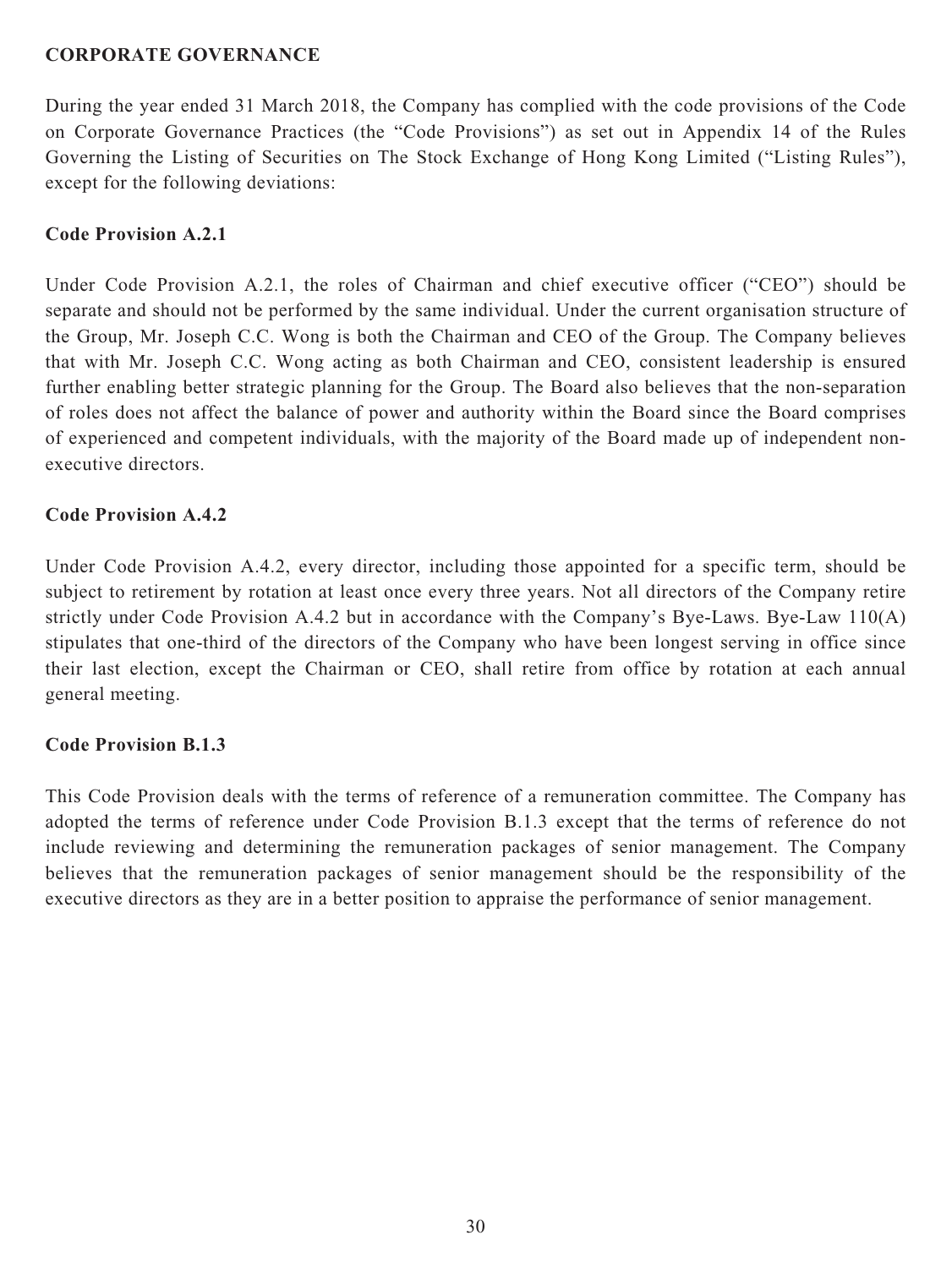### **Audit Committee**

The Audit Committee comprises of three independent non-executive directors; Mr. Nelson Wu Chun Sang (Chairman of the Audit Committee), Professor Lawrence Wu Chi Man and Dr. Agnes Kwong Yi Hang. The principal responsibilities of the Audit Committee include the review and supervision of the Group's financial reporting process, risk management and internal control systems and maintaining an appropriate relationship with the Company's auditors. The Committee held meetings on 19 June 2017, 20 November 2017, 24 April 2018, and 19 June 2018 to discuss matters, including, the Group's audit service plan, the review of accounting principles and practices adopted by the Group and other financial reporting matters; to ensure the completeness, accuracy and fairness of the financial statements of the Company; to discuss the effectiveness of the systems of risk management and internal controls throughout the Group including the adequacy of resources, qualifications and experience of staff of the Company's accounting and financial reporting function and their training programmes and budget; to review all significant business affairs managed by the executive directors in particular on continuing connected transactions and to review the Group's results for the year ended 31 March 2018 and interim results for 2017/2018 before they were presented to the Board, for approval.

### **Remuneration Committee**

The Remuneration Committee comprises of Professor Lawrence Wu Chi Man (Chairman of the Remuneration Committee), Mr. Nelson Wu Chun Sang, Dr. Agnes Kwong Yi Hang (all independent nonexecutive directors) and Mr. Joseph C.C. Wong (Group Chairman and CEO). A meeting was held on 21 June 2018 to conduct annual salary reviews of the basic salaries of its executive directors.

### **Nomination Committee**

The Nomination Committee comprises of Mr. Joseph C.C. Wong (Chairman of the Nomination Committee, Group Chairman and CEO), three independent non-executive directors; Professor Lawrence Wu Chi Man, Mr. Nelson Wu Chun Sang and Dr. Agnes Kwong Yi Hang. The Committee held one meeting on 16 May 2018 to consider the independence of Mr. Nelson Wu Chun Sang and Dr. Agnes, Kwong Yi Hang and to consider proposing them for re-election at the Company's AGM on 24 August 2018, since Mr. Wu and Dr. Kwong, will retire by rotation at the AGM, and by then would have served more than 9 years.

### **Corporate Governance Committee**

The Corporate Governance Committee comprises of Mr. Wallace Kwan Chi Kin (Chairman of the Corporate Governance Committee and CFO) and three independent non-executive directors, namely, Professor Lawrence Wu Chi Man, Mr. Nelson Wu Chun Sang and Dr. Agnes Kwong Yi Hang. The Committee held a meeting on 17 April 2018 to review the Company's compliance with the Code Provisions and disclosure in the Corporate Governance Report amongst other things.